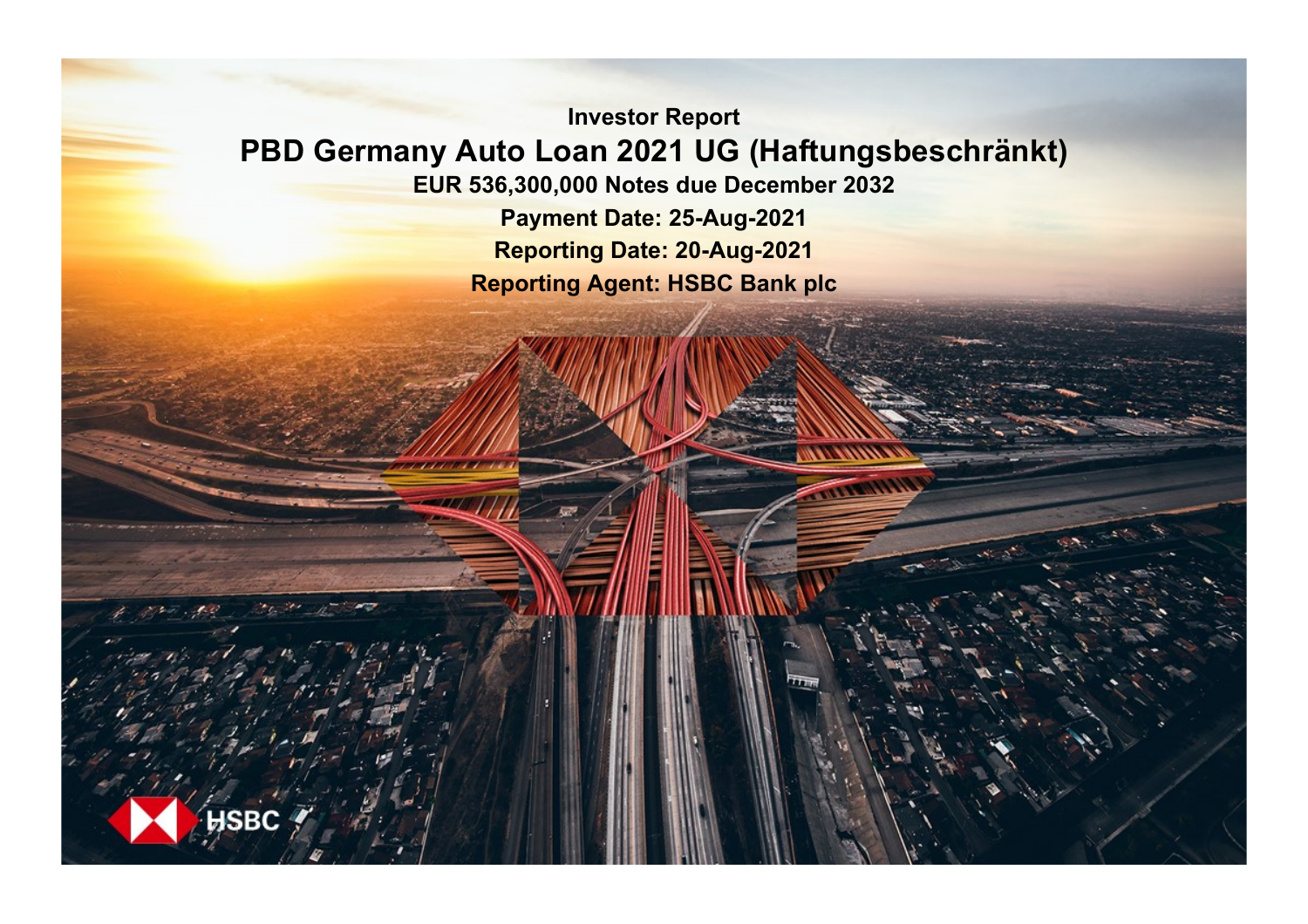

# **Contents**

<span id="page-1-0"></span>

|                                       | Page           |
|---------------------------------------|----------------|
| Contents                              | $\overline{2}$ |
| <b>Transaction Details</b>            | 3              |
| <b>Transaction Parties</b>            | $\overline{4}$ |
| <b>Bond Report</b>                    | 5              |
| <b>Bond Ratings</b>                   | 6              |
| Reserve Account                       | $\overline{7}$ |
| <b>Bank Accounts</b>                  | 8              |
| Ledgers                               | 9              |
| Subordinated Loan                     | 10             |
| <b>Expenses Report</b>                | 11             |
| <b>Available Interest Collections</b> | 12             |
| Interest Priority of Payments         | 13             |
| Available Principal Amount            | 14             |
| Principal Priority of Payments        | 15             |
| Triggers & Events                     | 16             |
| <b>Counterparty Ratings</b>           | 17             |
| Portfolio Summary                     | 18             |
| Portfolio Concentration               | 21             |
| <b>Balance Sheet</b>                  | 22             |
| Portfolio Stratifications             | 23             |
| <b>Disclaimer</b>                     | 41             |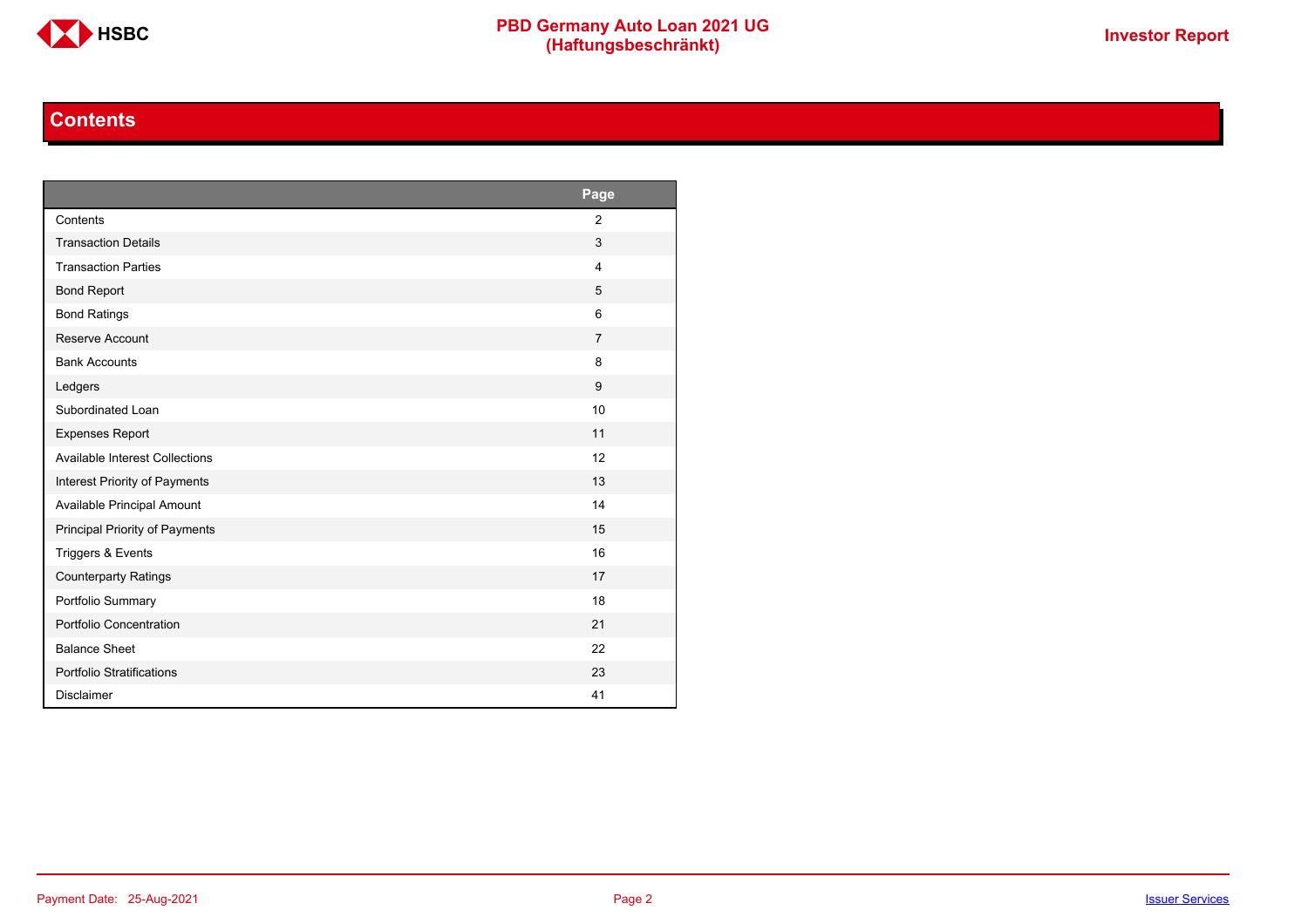

# **PBD Germany Auto Loan 2021 UG**<br>
(Haftungsbeschränkt)<br>
This area of the CHSD CHA (Haftungsbeschränkt)

# <span id="page-2-0"></span>**Transaction Details**

| <b>Key Dates</b>            |                             | <b>HSBC Contact Details</b>   |                                        |
|-----------------------------|-----------------------------|-------------------------------|----------------------------------------|
| Close Date                  | Friday, 29 January 2021     | Role                          | <b>Client Service Manager</b>          |
| <b>Calculation Date</b>     | Wednesday, 18 August 2021   | Name                          | <b>Richard Crebo</b>                   |
| Collection Period (start)   | Thursday, 1 July 2021       | Email                         | richard.crebo@hsbc.com                 |
| Collection Period (end)     | Saturday, 31 July 2021      | Telephone                     | +44 (0) 203 268 4162                   |
| Interest Period (start)     | Monday, 26 July 2021        | <b>Group Email</b>            | ctla.securitisation@hsbc.com           |
| Interest Period (end)       | Wednesday, 25 August 2021   | <b>Investor Reporting</b>     | https://investorreporting.gbm.hsbc.com |
| <b>Current Payment Date</b> | Wednesday, 25 August 2021   |                               |                                        |
| Next Payment Date           | Monday, 27 September 2021   | Period Day Counts             |                                        |
| Revolving Period End Date   | Thursday, 25 January 2024   | <b>Collection Period Days</b> | 30 days                                |
| <b>Final Maturity Date</b>  | Wednesday, 29 December 2032 | Interest Period Days          | 30 days                                |

| <b>HSBC Contact Details</b> |                                        |
|-----------------------------|----------------------------------------|
| Role                        | <b>Client Service Manager</b>          |
| Name                        | Richard Crebo                          |
| Email                       | richard.crebo@hsbc.com                 |
| Telephone                   | +44 (0) 203 268 4162                   |
| Group Email                 | ctla.securitisation@hsbc.com           |
| <b>Investor Reporting</b>   | https://investorreporting.gbm.hsbc.com |

| <b>Period Day Counts</b>      |         |
|-------------------------------|---------|
| <b>Collection Period Days</b> | 30 days |
| <b>Interest Period Days</b>   | 30 days |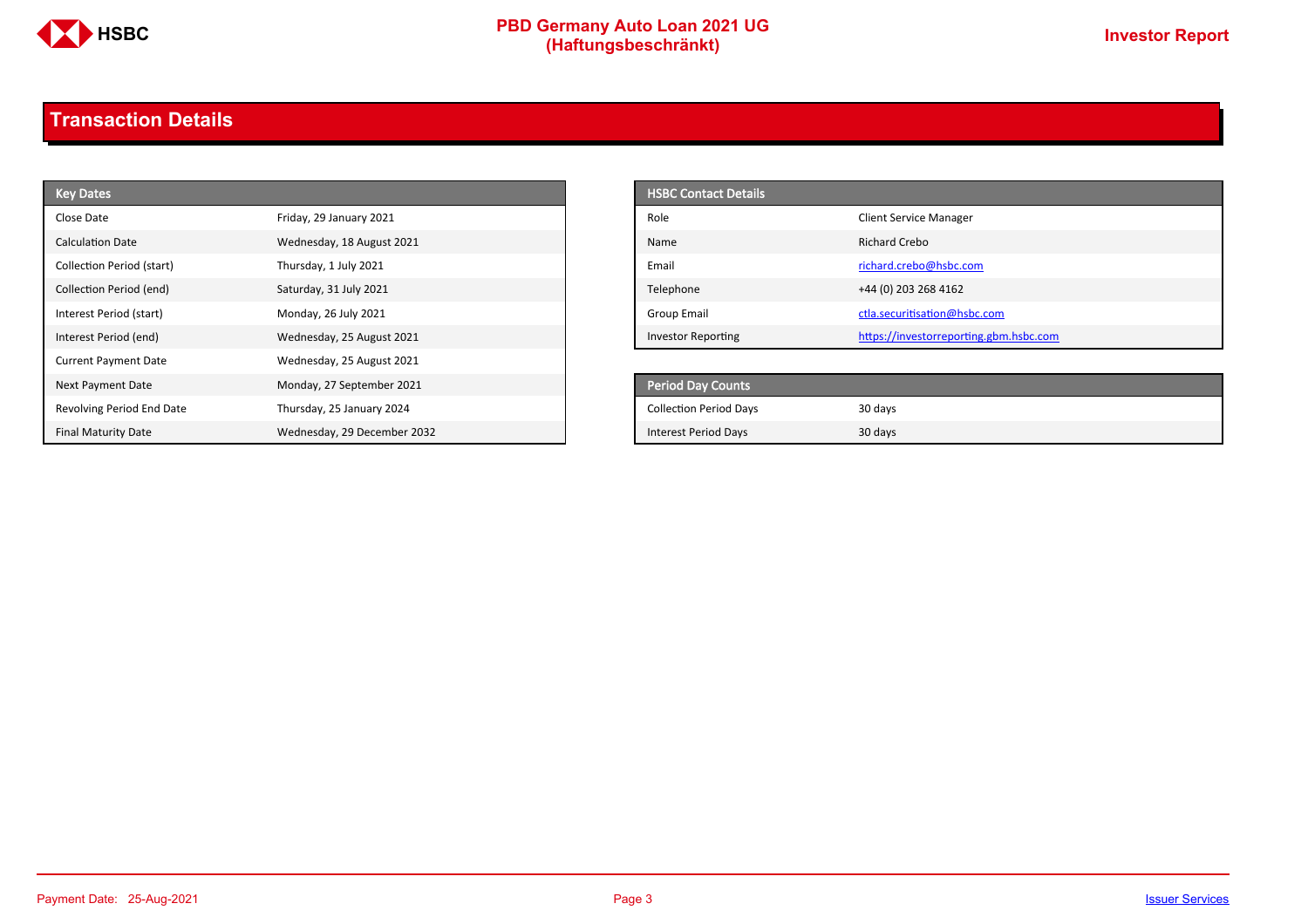

# **Transaction Parties**

<span id="page-3-0"></span>

| <b>Role</b>                  | Counterparty                                       |
|------------------------------|----------------------------------------------------|
| <b>Issuer</b>                | PBD Germany Auto Loan 2021 UG (Haftungsbeschränkt) |
| Data Trustee                 | Elavon Financial Services DAC                      |
| Seller                       | <b>PSA Bank Deutschland GMBH</b>                   |
| Servicer                     | <b>PSA Bank Deutschland GMBH</b>                   |
| <b>Account Bank</b>          | <b>Flavon Financial Services DAC</b>               |
| Reporting Agent              | <b>HSBC Bank plc</b>                               |
| <b>Calculation Agent</b>     | HSBC Bank plc                                      |
| Corporate Administrator      | Wilmington Trust SP Services (Frankfurt) GMBH      |
| Back-Up Servicer Facilitator | Wilmington Trust SP Services (Frankfurt) GMBH      |
| Arranger                     | Unicredit Bank AG                                  |
| Rating Agency                | Moody's Investors Service España S.A.              |
| <b>Rating Agency</b>         | <b>Fitch Ratings Ireland Ltd</b>                   |
| Listing Agent                | Banque Internationale à Luxembourg S.A.            |
| <b>Security Trustee</b>      | HSBC Corporate Trustee Company (UK) Limited        |
| Paying Agent                 | <b>Flavon Financial Services DAC</b>               |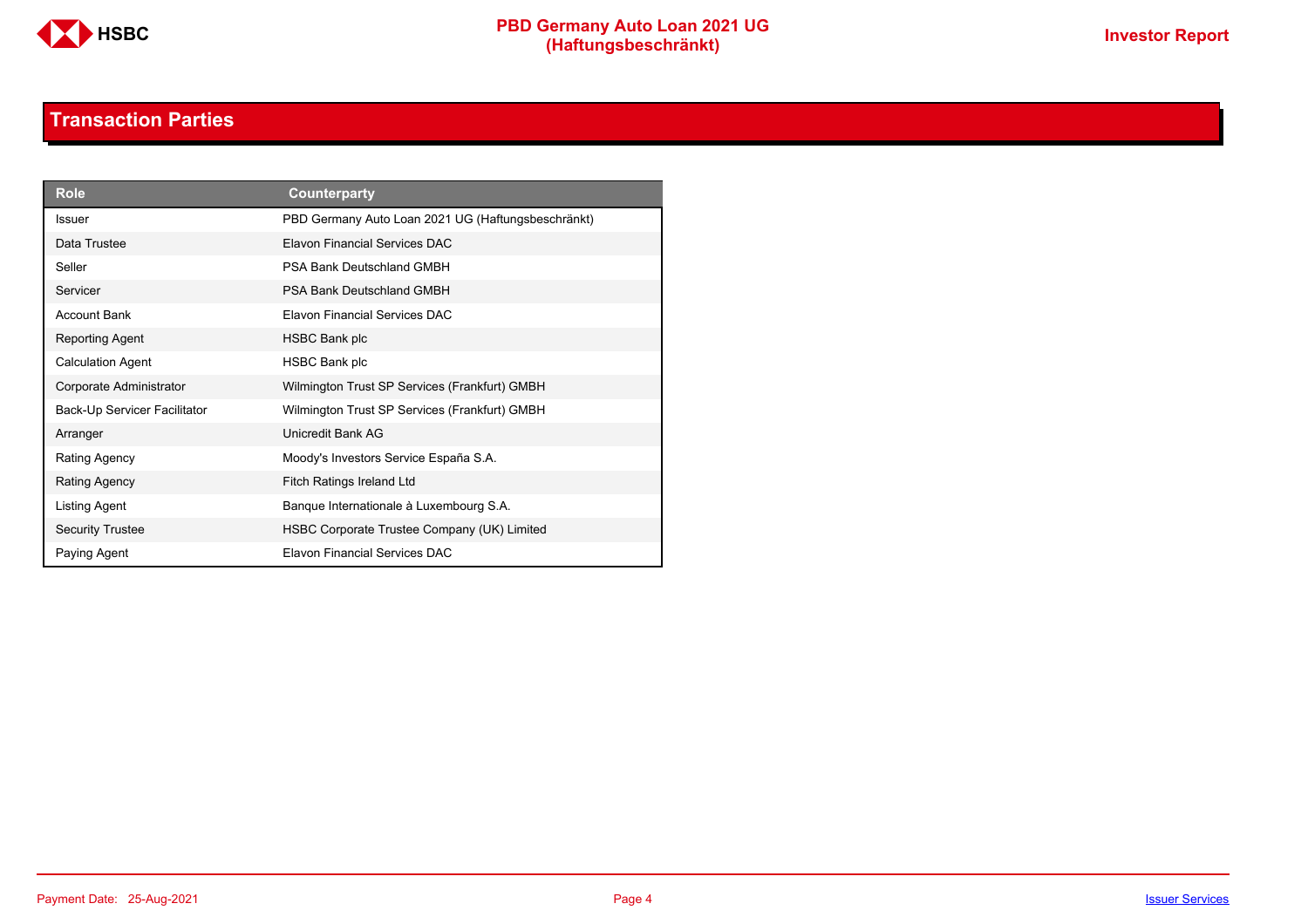### <span id="page-4-0"></span>**Bond Report**

| <b>Class</b>                      | <b>A Notes</b>    | <b>B</b> Notes    |
|-----------------------------------|-------------------|-------------------|
| Currency                          | <b>EUR</b>        | <b>EUR</b>        |
| <b>ISIN</b>                       | XS2279552520      | XS2279552876      |
| <b>Payment Frequency</b>          | Monthly           | Monthly           |
| <b>Current Payment Date</b>       | 25-Aug-2021       | 25-Aug-2021       |
| <b>Interest Accrual Method</b>    | Actual/360        | Actual/360        |
| <b>Final Maturity Date</b>        | 29-Dec-2032       | 29-Dec-2032       |
|                                   |                   |                   |
| <b>Current Period Rates:</b>      |                   |                   |
| Reference Index                   | <b>Fixed Rate</b> | <b>Fixed Rate</b> |
| <b>Index Determination Date</b>   | N/A               | N/A               |
| Index Rate                        | N/A               | N/A               |
| Margin                            | 0.30000%          | 1.00000%          |
| <b>Total Coupon</b>               | 0.30000%          | 1.00000%          |
|                                   |                   |                   |
| <b>Transaction Amounts:</b>       |                   |                   |
| Original Issue Size               | € 466,200,000.00  | € 33,800,000.00   |
| Opening Balance for Period        | €466,200,000.00   | € 33,800,000.00   |
| <b>Beginning Pool Factor</b>      | 1.00000           | 1.00000           |
| <b>Principal Repayments</b>       |                   |                   |
| <b>Further Notes</b>              | € 33,800,000.00   | € 2,500,000.00    |
| <b>Closing Balance for Period</b> | € 500,000,000.00  | € 36,300,000.00   |
| <b>Ending Pool Factor</b>         | 1.00000           | 1.00000           |
|                                   |                   |                   |
| <b>Prior Unpaid Interest</b>      |                   |                   |
| Interest on Prior Unpaid          |                   |                   |
| <b>Current Interest Due</b>       | € 116,550.00      | € 28,165.54       |
| <b>Total Interest Paid</b>        | € 116,550.00      | € 28,165.54       |
| <b>Unpaid Interest</b>            |                   |                   |

On 25 August 2021 (the "First Further Notes Issue Date"), the Issuer will issue the following Further Notes: (a) First Further Class A Notes with: (i) the Original Note Amount of EUR 33,800,000.00 (ii) the applicable Pool Factor (taking into account any redemption on that Payment Date) of 100% (iii) the Note Principal Amount of EUR 33,800,000.00 and (iv) temporary ISIN: XS2367604480, (b) First Further Class B Notes with (i) the Original Note Amount of EUR 2,500,000.00 (ii) the applicable Pool Factor (taking into account any redemption on that Payment Date) of 100% (iii) the Note Principal Amount of EUR 2,500,000.00 and (iv) temporary ISIN: XS2367605966. The First Further Notes will rank pari passu with, and share the same security as the Initial Notes.The notes being in a NGN (New Global Notes) format will initially be issued as Temporary Global Notes and then not earlier than 40 calendar days after issue and after the noteholder has declared its tax status be replaced with the Permanent Global Notes. The First Further Notes will at first, for operational purposes, be issued under a new temporary ISIN, but will then be merged with the Initial Notes. Once consolidated with the Initial Notes, the First Further Notes will share the same ISIN as all other Notes in issuance.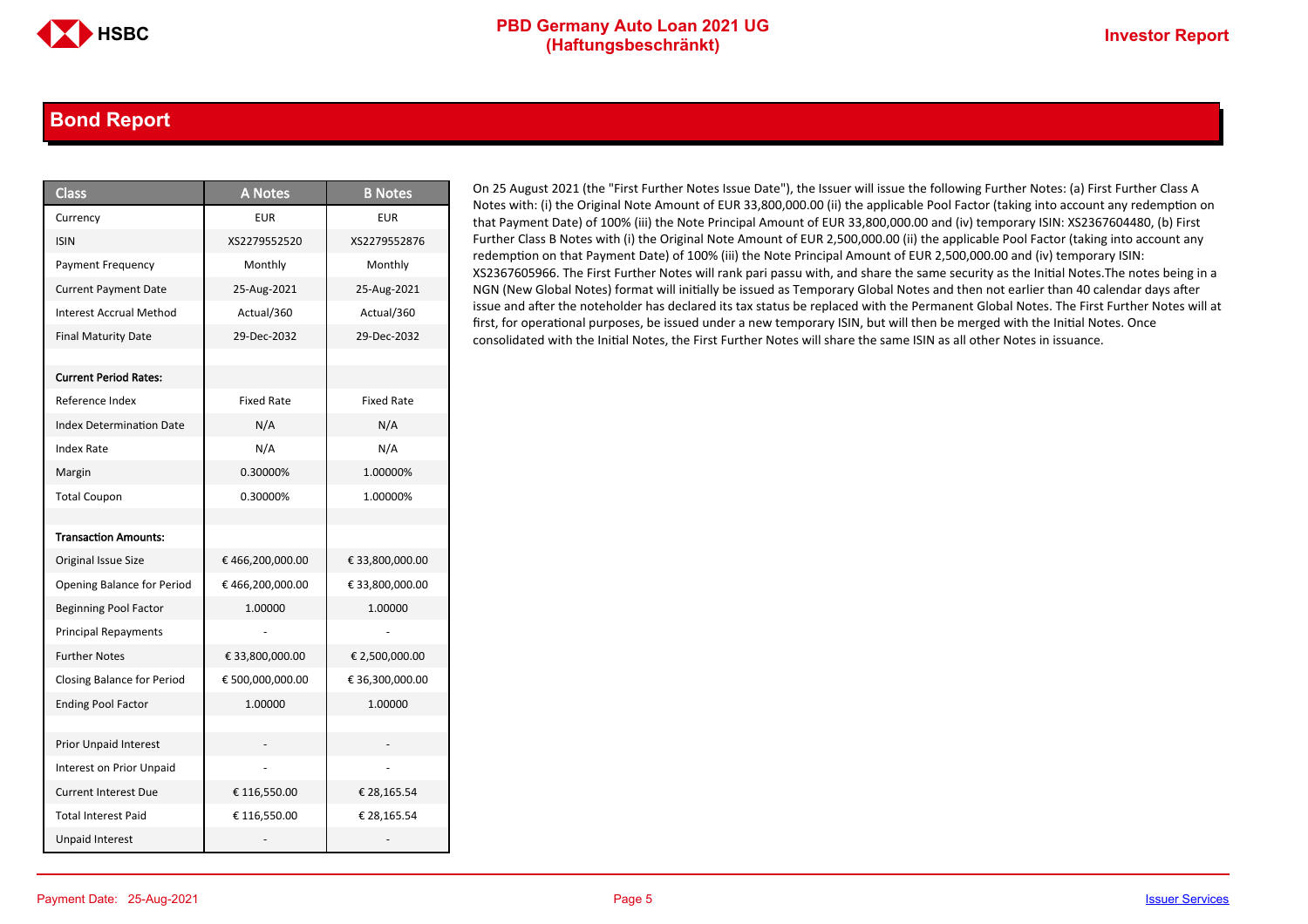

# **PBD Germany Auto Loan 2021 UG**<br>
(Haftungsbeschränkt)<br>
This area of the CHSD CHA (Haftungsbeschränkt)

# <span id="page-5-0"></span>**Bond Ratings**

| <b>Original Ratings</b> | S&F | <b>Fitch</b> | Moody's | <b>DBRS</b> |
|-------------------------|-----|--------------|---------|-------------|
| Class A<br>.            | n/a | AA           | Aa2     | n/a         |
| Class B                 | n/a | n/a          | n/a     | n/a         |

| <b><i>Surrent Ratings</i></b> | 0.91<br>>I≏∃i | <b>Fitch</b> | Moody's | DERS. |
|-------------------------------|---------------|--------------|---------|-------|
| Class A<br>.                  | n/a           | A۴           | Aa2     | n/a   |
| Class B                       | n/a           | n/a          | n/a     | n/a   |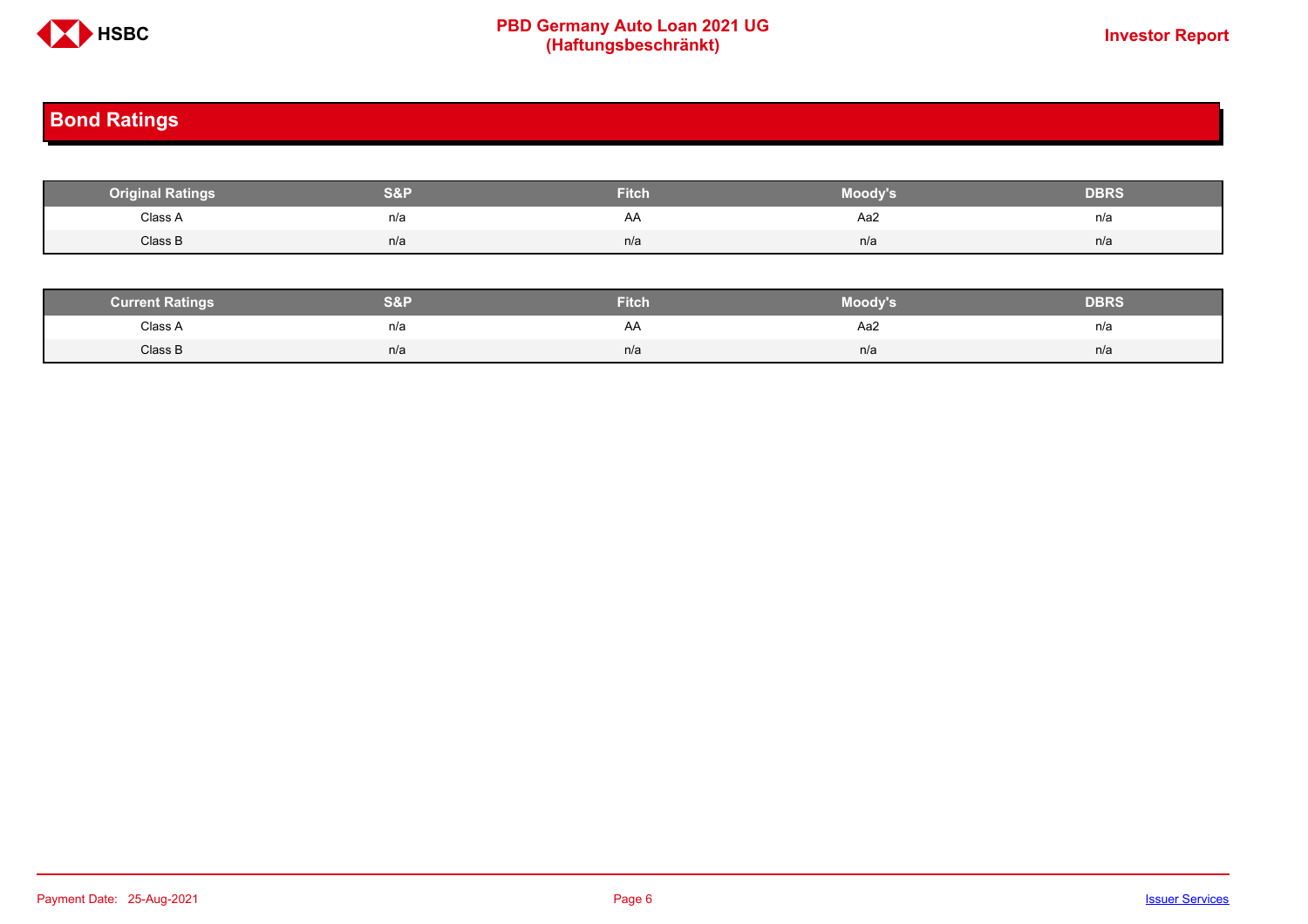

# <span id="page-6-0"></span>**Reserve Account**

| <b>General Reserve Account</b>                 |                |
|------------------------------------------------|----------------|
| <b>Opening Balance</b>                         | € 1,398,600.00 |
| Credits to the General Reserve Account         | € 1,500,000.00 |
| Debits to the General Reserve Account          | € 1,398,600.00 |
| Closing Balance                                | € 1,500,000.00 |
|                                                |                |
| <b>General Reserve Account Required Amount</b> | € 1,500,000.00 |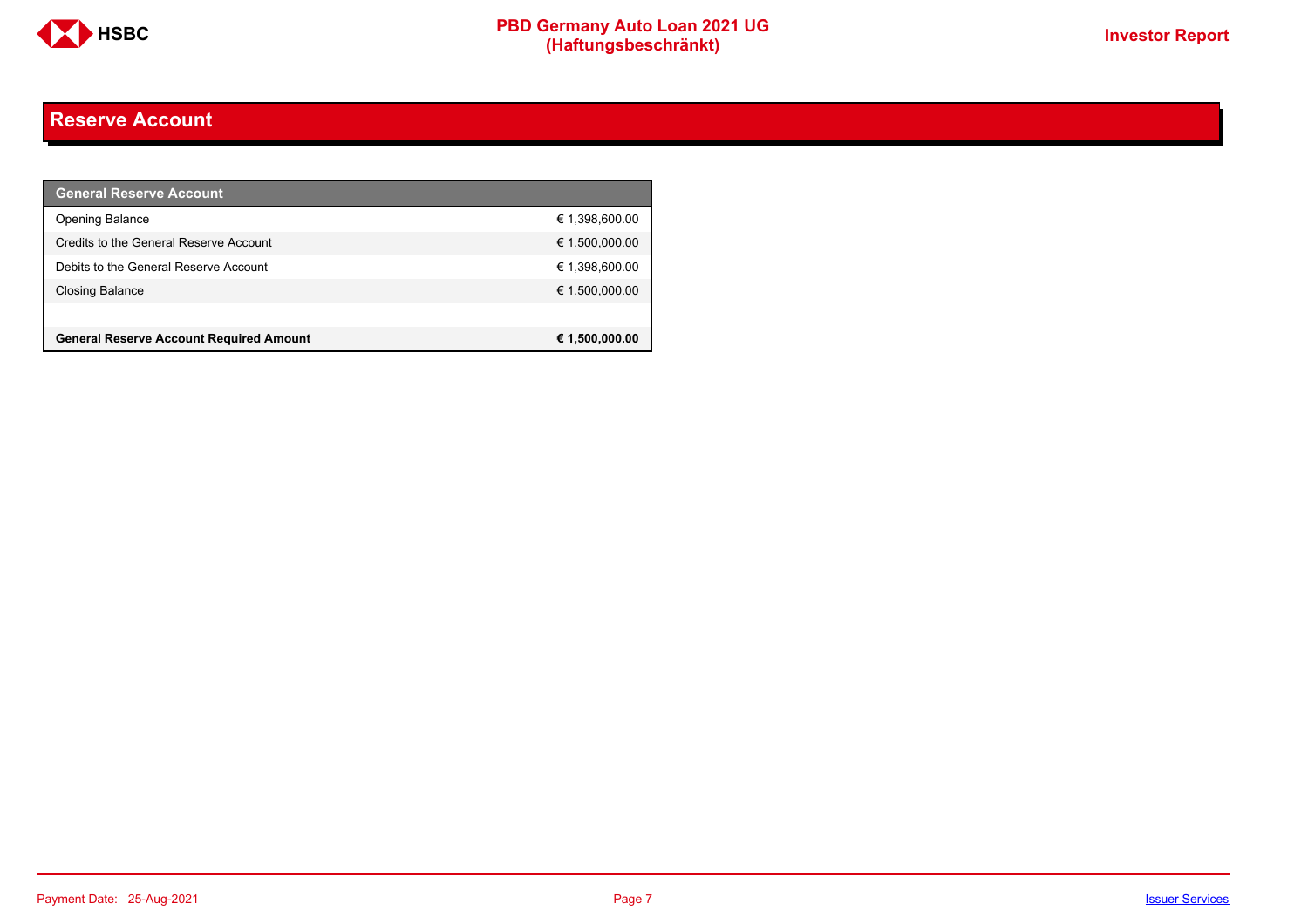

# <span id="page-7-0"></span>**Bank Accounts**

| <b>General Collection Account</b>         |                 |
|-------------------------------------------|-----------------|
| <b>Opening Balance</b>                    |                 |
| Credits to the General Collection Account | € 15,424,741.51 |
| Debits to the General Collection Account  | € 15,424,741.51 |
| Closing Balance                           |                 |

| <b>Interest Account</b>         |                |
|---------------------------------|----------------|
| <b>Opening Balance</b>          |                |
| Credits to the Interest Account | € 3,124,704.55 |
| Debits to the Interest Account  | € 3,124,704.55 |
| Closing Balance                 |                |

| <b>Principal Account</b>         |                 |
|----------------------------------|-----------------|
| <b>Opening Balance</b>           | € 271.23        |
| Credits to the Principal Account | € 50,039,710.31 |
| Debits to the Principal Account  | € 50,039,759.49 |
| Closing Balance                  | € 222.05        |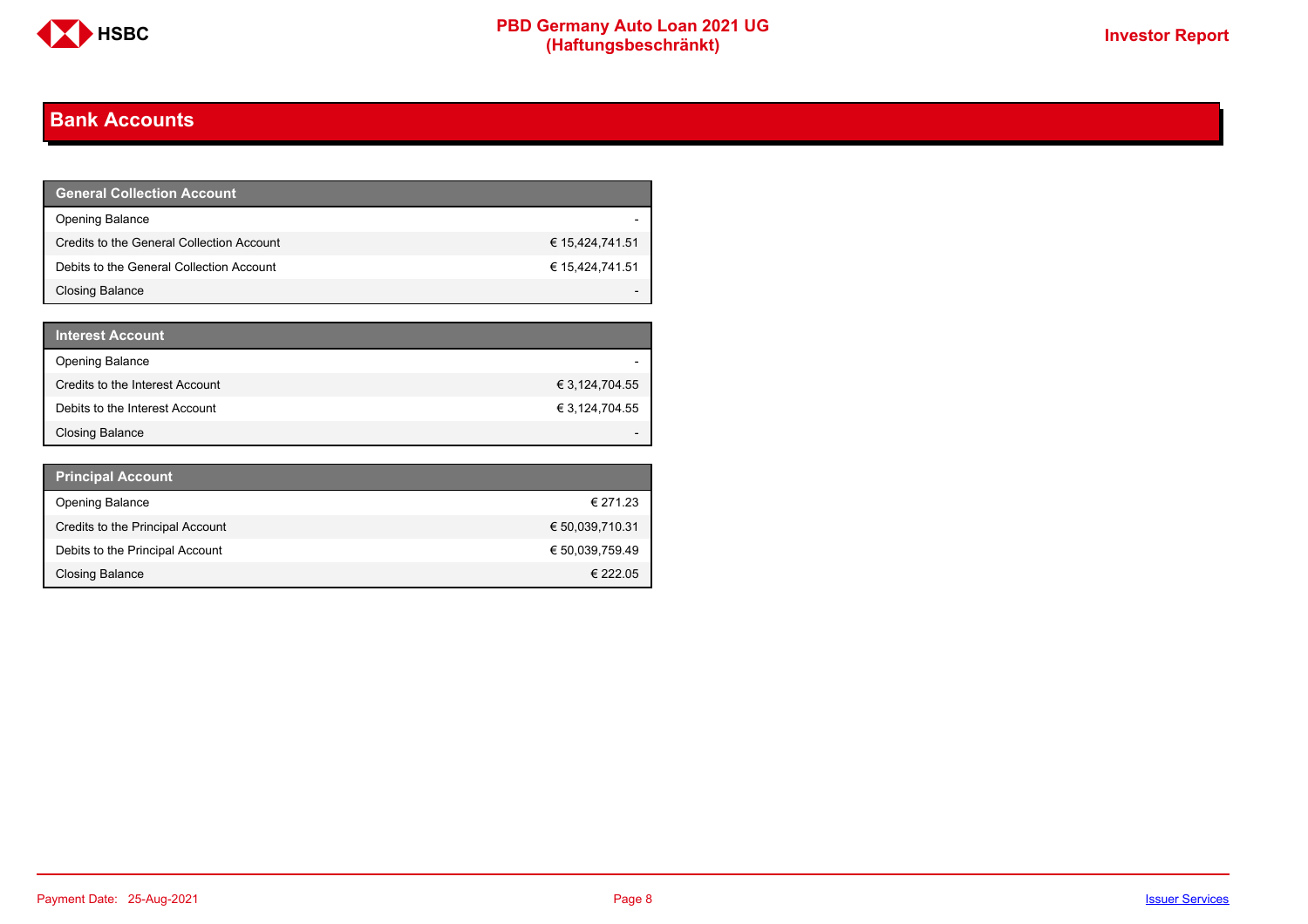

# <span id="page-8-0"></span>**Ledgers**

| <b>Principal Deficiency Ledger</b>         |            |
|--------------------------------------------|------------|
| <b>Opening Balance</b>                     |            |
| Credits to the Principal Deficiency Ledger | €41,073.35 |
| Debits to the Principal Deficiency Ledger  | €41,073.35 |
| Closing Balance                            |            |

| <b>Principal Account Ledger</b>         |                |
|-----------------------------------------|----------------|
| <b>Opening Balance</b>                  | €271.23        |
| Credits to the Principal Account Ledger | €50,039,710.31 |
| Debits to the Principal Account Ledger  | €50.039.759.49 |
| Closing Balance                         | €22205         |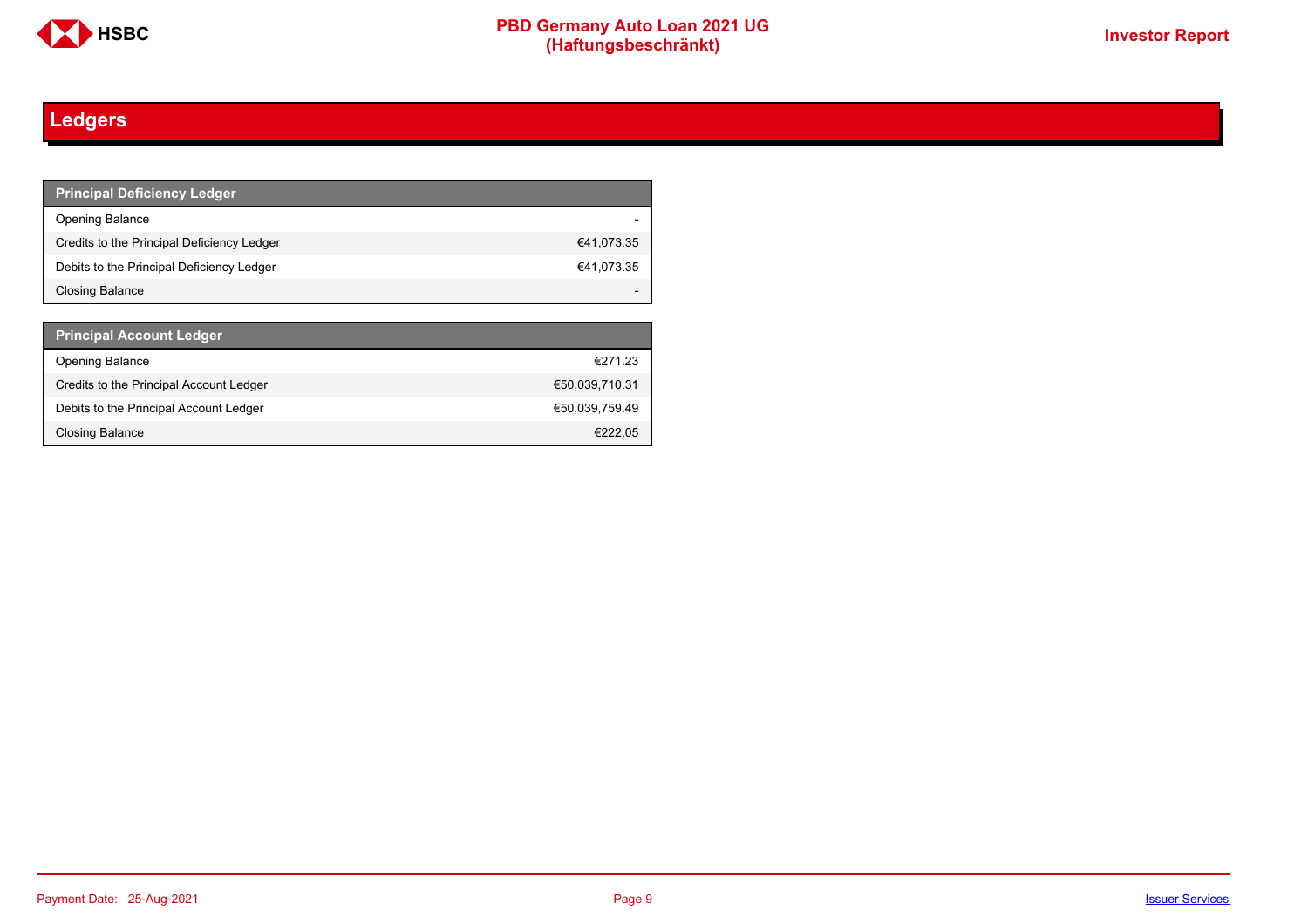

# <span id="page-9-0"></span>**Subordinated Loan**

| <b>Subordinated Loan Details</b> |               |
|----------------------------------|---------------|
| Opening Loan Balance             | €1,398,600.00 |
| Interest Due (fixed 1% p/a)      | €1,165.50     |
| <b>Total Interest Paid</b>       | €1,165.50     |
| <b>Principal Repayments</b>      |               |
| Further Sub Loan                 | €101,400.00   |
| Closing Loan Balance             | €1,500,000.00 |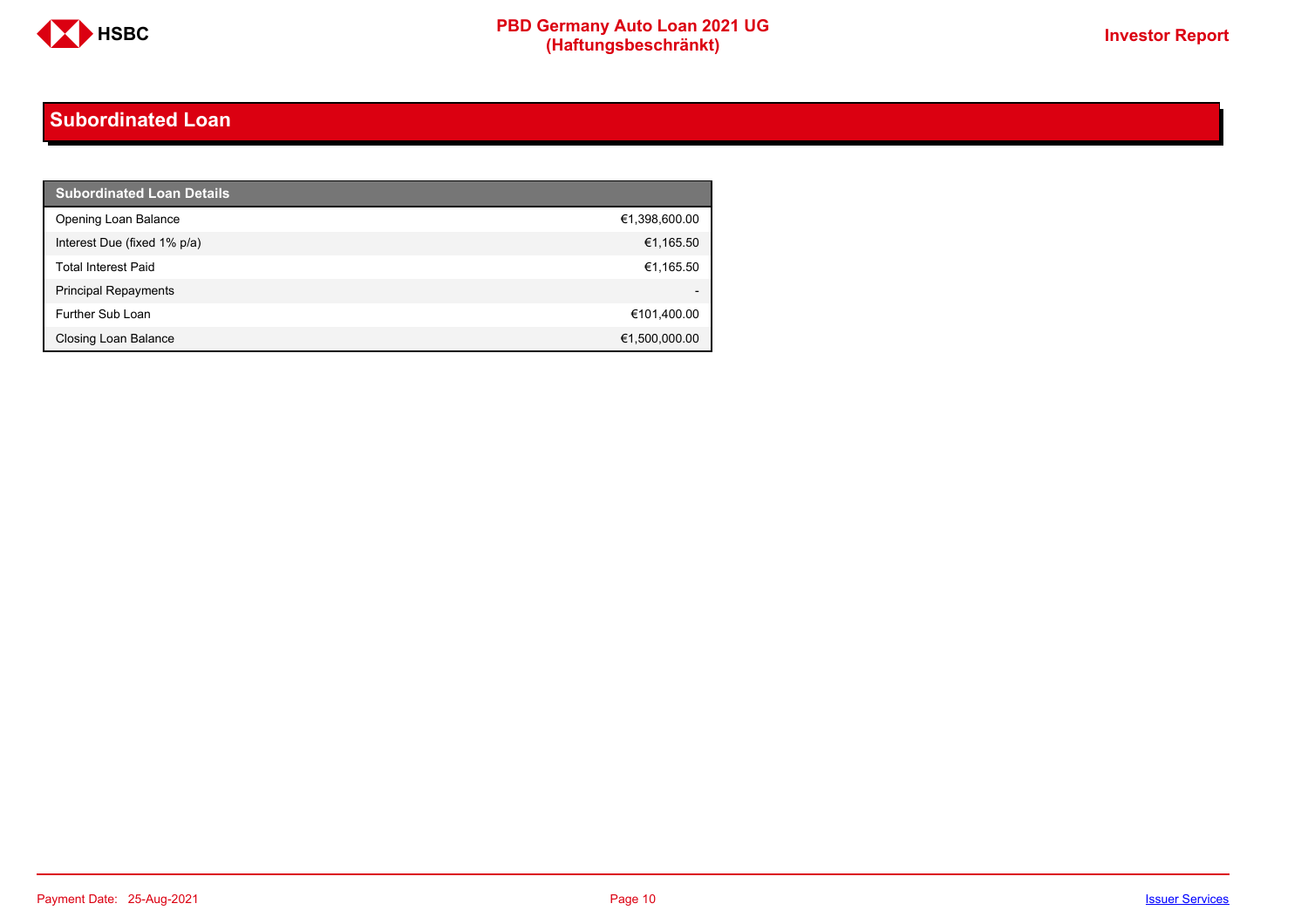

# <span id="page-10-0"></span>**Expenses Report**

| Fee Type                     | <b>Prior Shortfall</b>   | <b>Current Amount Due</b> | <b>Current Amount Paid</b> | <b>Outstanding Shortfall</b> |
|------------------------------|--------------------------|---------------------------|----------------------------|------------------------------|
| Account Bank                 | $\overline{\phantom{a}}$ | $\overline{\phantom{a}}$  | $\overline{\phantom{a}}$   | $\overline{a}$               |
| Agent Bank                   | $\sim$                   | $\sim$                    | $\sim$                     | $\overline{\phantom{a}}$     |
| Arranger                     | $\overline{\phantom{a}}$ | $\overline{\phantom{a}}$  | $\overline{\phantom{a}}$   | $\overline{\phantom{a}}$     |
| Auditors                     | $\sim$                   | $\sim$                    | $\sim$                     | $\overline{\phantom{a}}$     |
| Back-Up Servicer             | $\overline{\phantom{a}}$ | $\overline{\phantom{a}}$  | $\overline{\phantom{a}}$   | $\overline{\phantom{0}}$     |
| Back-Up Servicer Facilitator | $\overline{\phantom{a}}$ | $\overline{\phantom{a}}$  | $\overline{\phantom{a}}$   |                              |
| <b>Calculation Agent</b>     | $\overline{\phantom{a}}$ | $\overline{\phantom{a}}$  | $\overline{\phantom{a}}$   | $\overline{\phantom{a}}$     |
| Corporate Administrator      | $\sim$                   | $\sim$                    | $\sim$                     | $\overline{\phantom{a}}$     |
| Data Trustee                 | $\overline{\phantom{a}}$ | $\overline{\phantom{a}}$  | $\overline{\phantom{a}}$   | $\overline{\phantom{a}}$     |
| Legal Advisers               | $\sim$                   | $\sim$                    | $\sim$                     | $\sim$                       |
| Listing Agent                | $\overline{\phantom{a}}$ | $\overline{\phantom{a}}$  | $\overline{\phantom{a}}$   | $\overline{\phantom{0}}$     |
| Other Amounts                | $\overline{\phantom{a}}$ | $\overline{\phantom{a}}$  | $\overline{\phantom{a}}$   |                              |
| Paying Agent                 | $\overline{\phantom{a}}$ | $\overline{\phantom{a}}$  | $\overline{\phantom{a}}$   | $\overline{\phantom{a}}$     |
| Rating Agencies              | $\sim$                   | $\sim$                    | $\sim$                     | $\overline{\phantom{a}}$     |
| Reporting Agent              | $\overline{\phantom{a}}$ | $\overline{\phantom{a}}$  | $\overline{\phantom{a}}$   | $\overline{\phantom{a}}$     |
| Security Trustee             | $\sim$                   | $\sim$                    | $\sim$                     | $\overline{\phantom{a}}$     |
| Servicer                     | $\overline{\phantom{a}}$ | €124,999.93               | €124,999.93                | $\overline{a}$               |
| Settlement Agent             |                          | $\overline{\phantom{a}}$  | $\overline{\phantom{a}}$   |                              |
| Tax                          | $\overline{\phantom{a}}$ | $\overline{\phantom{a}}$  | $\overline{\phantom{a}}$   | $\overline{\phantom{a}}$     |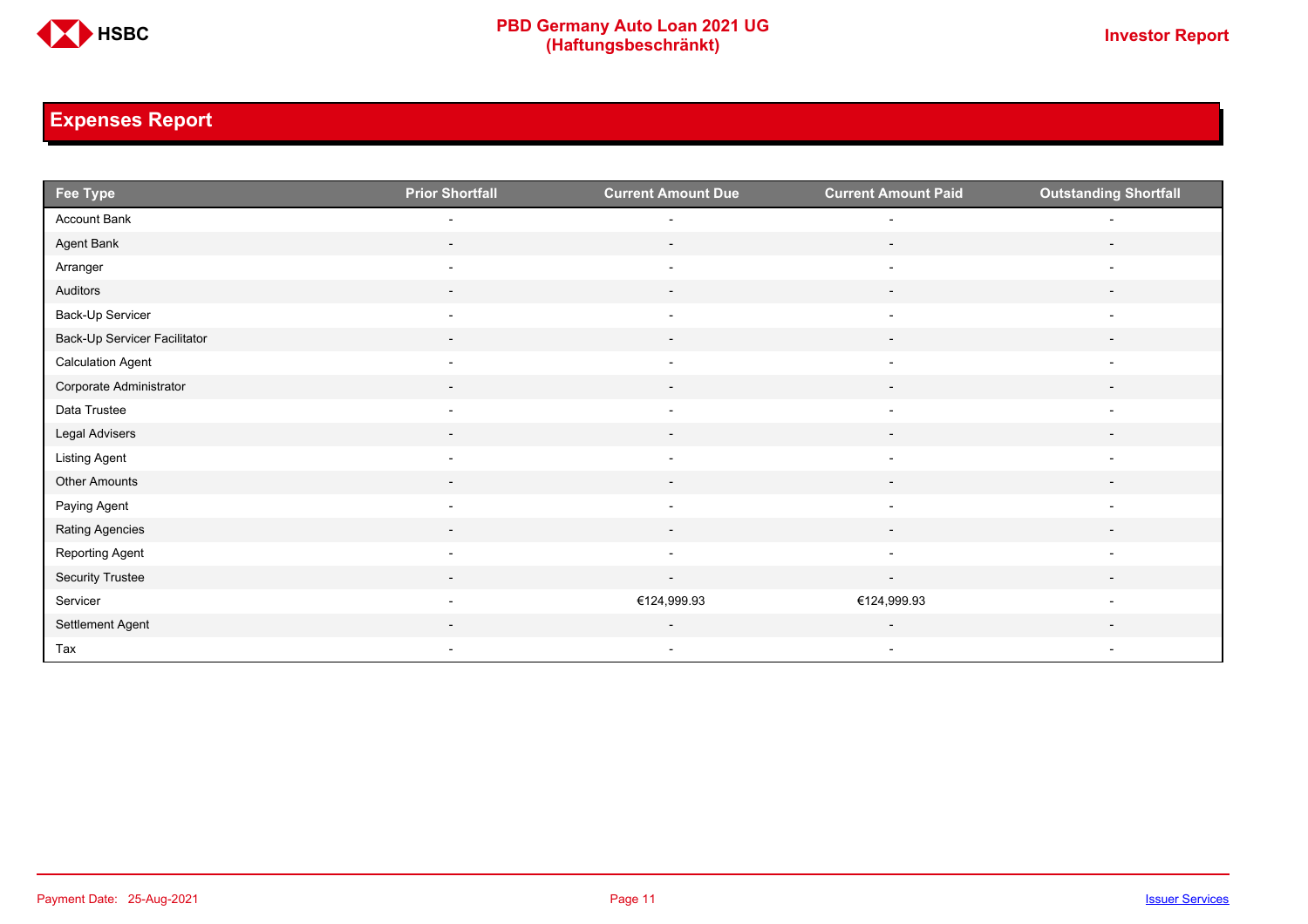

# <span id="page-11-0"></span>**Available Distribution Amounts**

| <b>Available Collections</b>       |                 |
|------------------------------------|-----------------|
| (a) All cash collections           | € 15,142,308.98 |
| (b) Any Deemed Collections         | € 229,002.97    |
| (c) Any and all Recoveries         | € 53,429.56     |
| <b>Total Available Collections</b> | € 15,424,741.51 |

| <b>Available Interest Collections</b>                              |             |
|--------------------------------------------------------------------|-------------|
| The Available Collections less the Available Principal Collections | .726,104.55 |

| <b>Available Interest Amount</b>                                                 |                |
|----------------------------------------------------------------------------------|----------------|
| (a) The Available Interest Collections                                           | € 1,726,104.55 |
| (b) The amount standing to the credit of the General Reserve Account             | € 1,398,600.00 |
| (c) Any interest earned (if any) in respect of the Accounts                      |                |
| (d) With respect to the First Payment Date, The issue price of the Class A Notes |                |
| <b>Total Available Interest Amount</b>                                           | € 3,124,704.55 |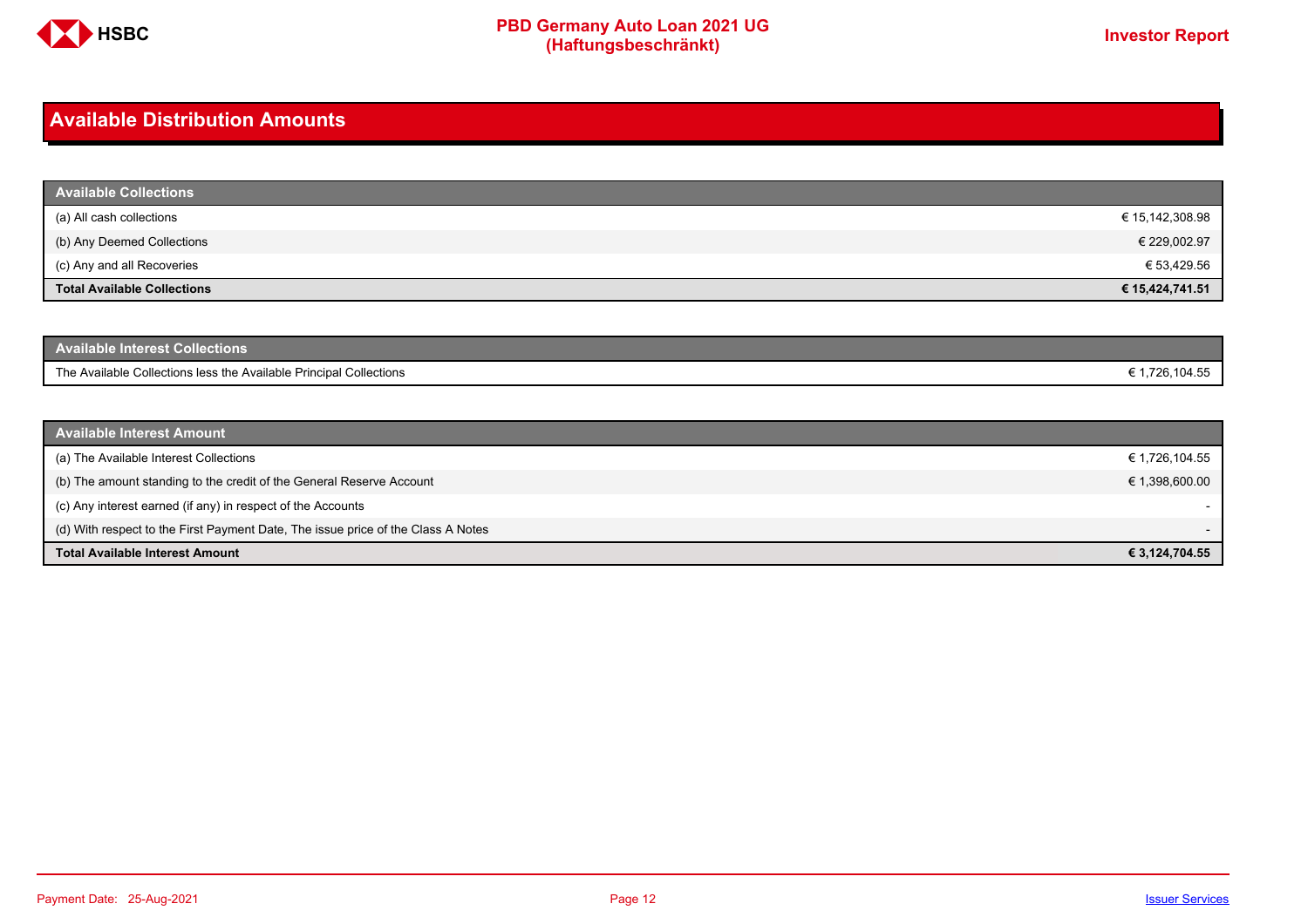

# <span id="page-12-0"></span>**Pre-Enforcement Priority of Payments**

| <b>Interest Priority of Payments</b>                                                                                                   | <b>Amounts Paid</b> | <b>Available Funds</b> |
|----------------------------------------------------------------------------------------------------------------------------------------|---------------------|------------------------|
|                                                                                                                                        |                     | € 3.124.704.55         |
| (a) first, to pay the Issuer Expenses and any Issuer Expenses Arrears                                                                  | € 124.999.93        | € 2,999,704.62         |
| (b) second, to pay, pari passu and on a pro rata basis, the Class A Notes Interest Amount                                              | € 116.550.00        | € 2,883,154.62         |
| (c) third, to transfer to the General Reserve Account for the balance to be equal to the Reserve Required Amount                       | € 1,500,000.00      | € 1,383,154.62         |
| (d) fourth, transfer to the Principal Account to reduce any Principal Deficiency Ledger to zero                                        | €41.073.35          | € 1,342,081.27         |
| (e) fifth, to pay, pari passu and on a pro rata basis, the Class B Notes Interest Amount and Class B Interest Arrears                  | € 28.165.54         | € 1,313,915.73         |
| (f) sixth, to pay the Subordinated Loan Provider, first, Interest, and thereafter Principal (General Reserve Required Decrease Amount) | € 1.165.50          | € 1.312.750.23         |
| (g) seventh, to pay the remaining Available Interest Amount to the Seller                                                              | € 1,312,750.23      |                        |
| <b>Total Distribution Amount</b>                                                                                                       | € 3,124,704.55      |                        |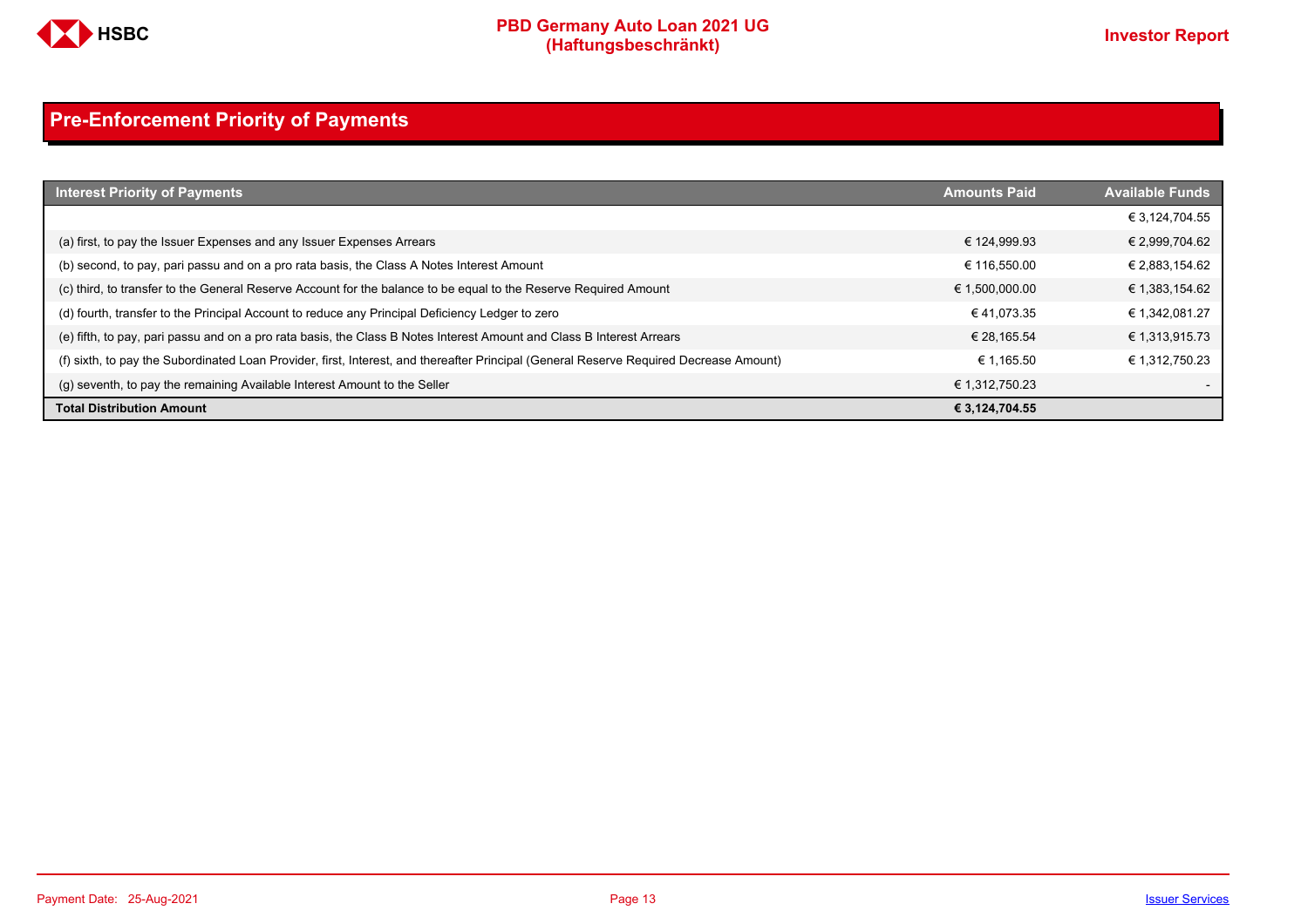

# <span id="page-13-0"></span>**Available Distribution Amounts**

| <b>Available Principal Collections</b>                           |                 |
|------------------------------------------------------------------|-----------------|
| (a) Scheduled Principal                                          | € 10,488,977.46 |
| (b) Unscheduled Principal                                        | € 2,977,125.55  |
| (c) Deemed Collections less Deemed Collection Interest Component | € 232,533.95    |
| <b>Total Available Principal Collections</b>                     | € 13,698,636.96 |

| <b>Available Principal Amount</b>                                                    |                 |
|--------------------------------------------------------------------------------------|-----------------|
| (a) All Principal Collections                                                        | € 13,698,636.96 |
| (b) The remaining balance standing to the credit of the Principal Account (if any)   | € 271.23        |
| (c) all amounts to be transferred from the Interest Account to the Principal Account | €41,073.35      |
| (d) The Further Notes Amount                                                         | € 36,300,000.00 |
| (e) Any amounts credited to the Principal Account Ledger                             |                 |
| <b>Total Available Principal Amount</b>                                              | € 50.039.981.54 |

| <b>Maximum Receivables Purchase Amount</b>                                               |                  |
|------------------------------------------------------------------------------------------|------------------|
| (a) the difference between:                                                              |                  |
| (i) The Aggegate Outstanding Note Principal Amount                                       | € 500,000,000.00 |
| minus                                                                                    |                  |
| (ii) the Aggregate Outstanding Principal Amount on the last day of the Collection Period | € 486,260,018.46 |
| (b) The Available Principal Amount, less Additional Purchased Receivables                | € 50.039.981.54  |
| Maximum Receivables Purchase Amount (the lesser of (a) and (b) above)                    | € 13,739,981.54  |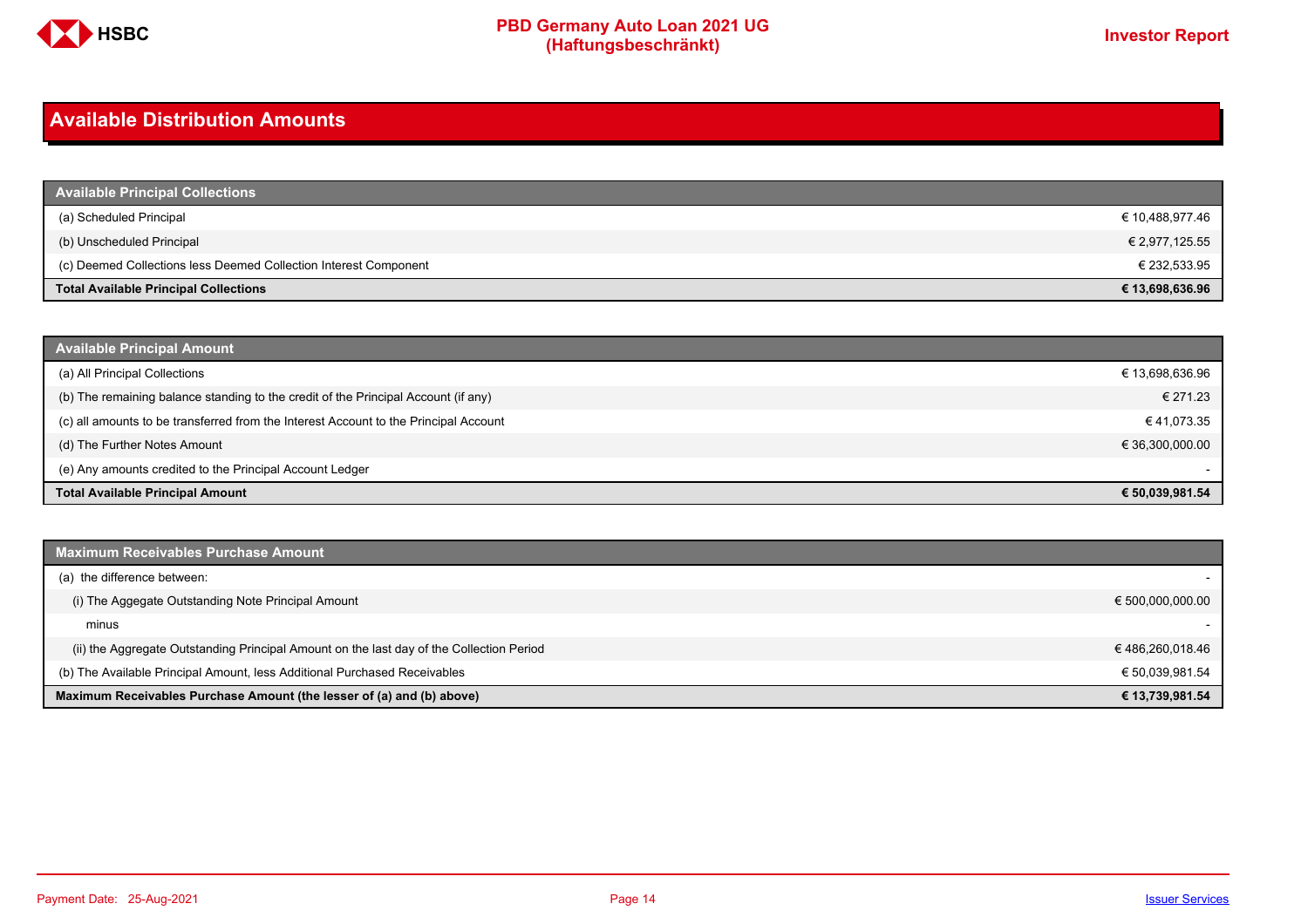

# <span id="page-14-0"></span>**Pre-Enforcement Priority of Payments**

| <b>Principal Priority of Payments</b>                                                                               | <b>Amounts Paid</b>      | <b>Available Funds</b> |
|---------------------------------------------------------------------------------------------------------------------|--------------------------|------------------------|
|                                                                                                                     |                          | € 50,039,981.54        |
| (a) first, to pay the Seller the Principal Component Purchase Price                                                 | € 50,039,759.49          | € 222.05               |
| (b) second, during the Revolving Period, to pay any amounts up to the Maximum Principal Account Ledger Amount       | € 222.05                 |                        |
| (c) third, on each Payment Date, to pay, pari passu and on a pro rata basis, the Class A Notes Amortisation Amount  |                          |                        |
| (d) fourth, on each Payment Date, to pay, pari passu and on a pro rata basis, the Class B Notes Amortisation Amount | $\overline{\phantom{0}}$ |                        |
| <b>Total Distribution Amount</b>                                                                                    | € 50,039,981.54          |                        |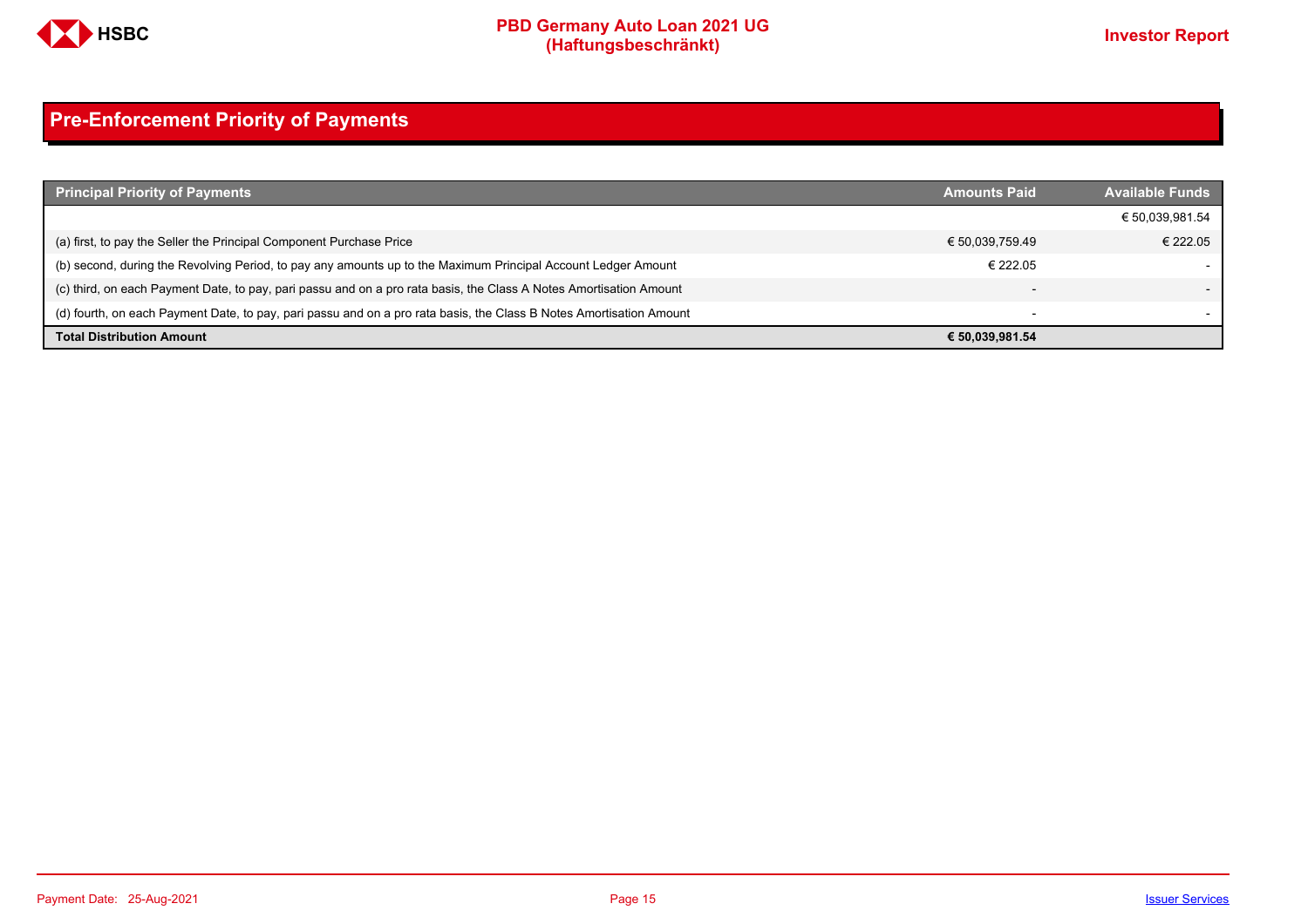

# <span id="page-15-0"></span>**Triggers & Events**

| <b>Transaction Events Summary</b> |    |
|-----------------------------------|----|
|                                   |    |
| Seller Event                      | No |
|                                   |    |
| Servicer Termination Event        | No |
|                                   |    |
| <b>Notification Event</b>         | No |
|                                   |    |
| <b>Issuer Event of Default</b>    | No |
|                                   |    |
| <b>Amortisation Event</b>         | No |
|                                   |    |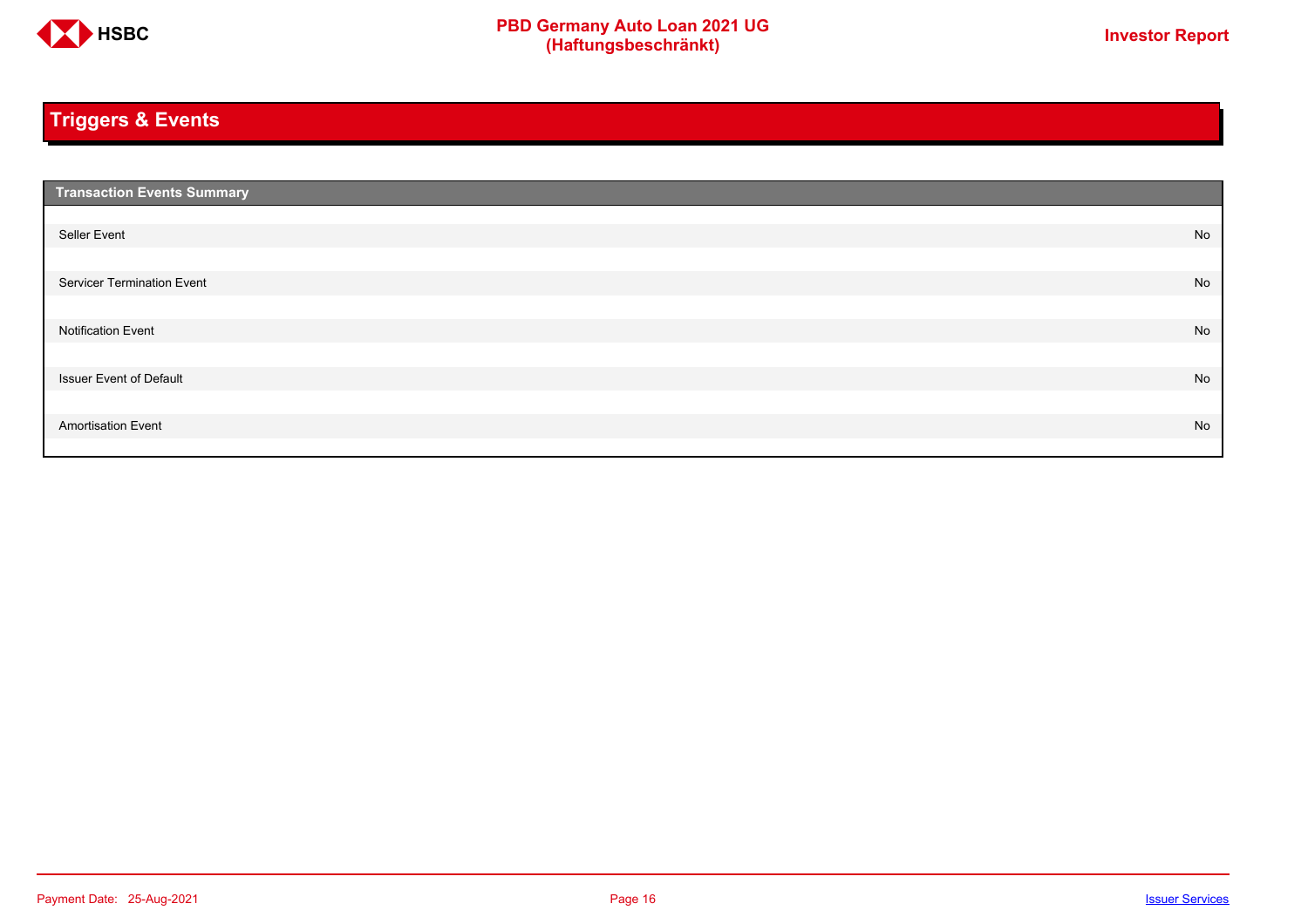

# <span id="page-16-0"></span>**Counterparty Ratings**

|                                      |                          |               |                | Long Term |               |                | <b>Short Term</b> |               |
|--------------------------------------|--------------------------|---------------|----------------|-----------|---------------|----------------|-------------------|---------------|
| <b>Counterparty</b>                  | <b>Counterparty Role</b> | <b>Agency</b> | <b>Trigger</b> | Rating    | <b>Status</b> | <b>Trigger</b> | Rating            | <b>Status</b> |
| Elavon Financial Services DAC        | <b>Account Bank</b>      | Fitch         |                | AA.       | <b>Pass</b>   | F1             | $F1+$             | Pass          |
| <b>Elavon Financial Services DAC</b> | <b>Account Bank</b>      | Moodys        | A <sub>2</sub> | Aa2       | Pass          | $P-1$          | $P-1$             | Pass          |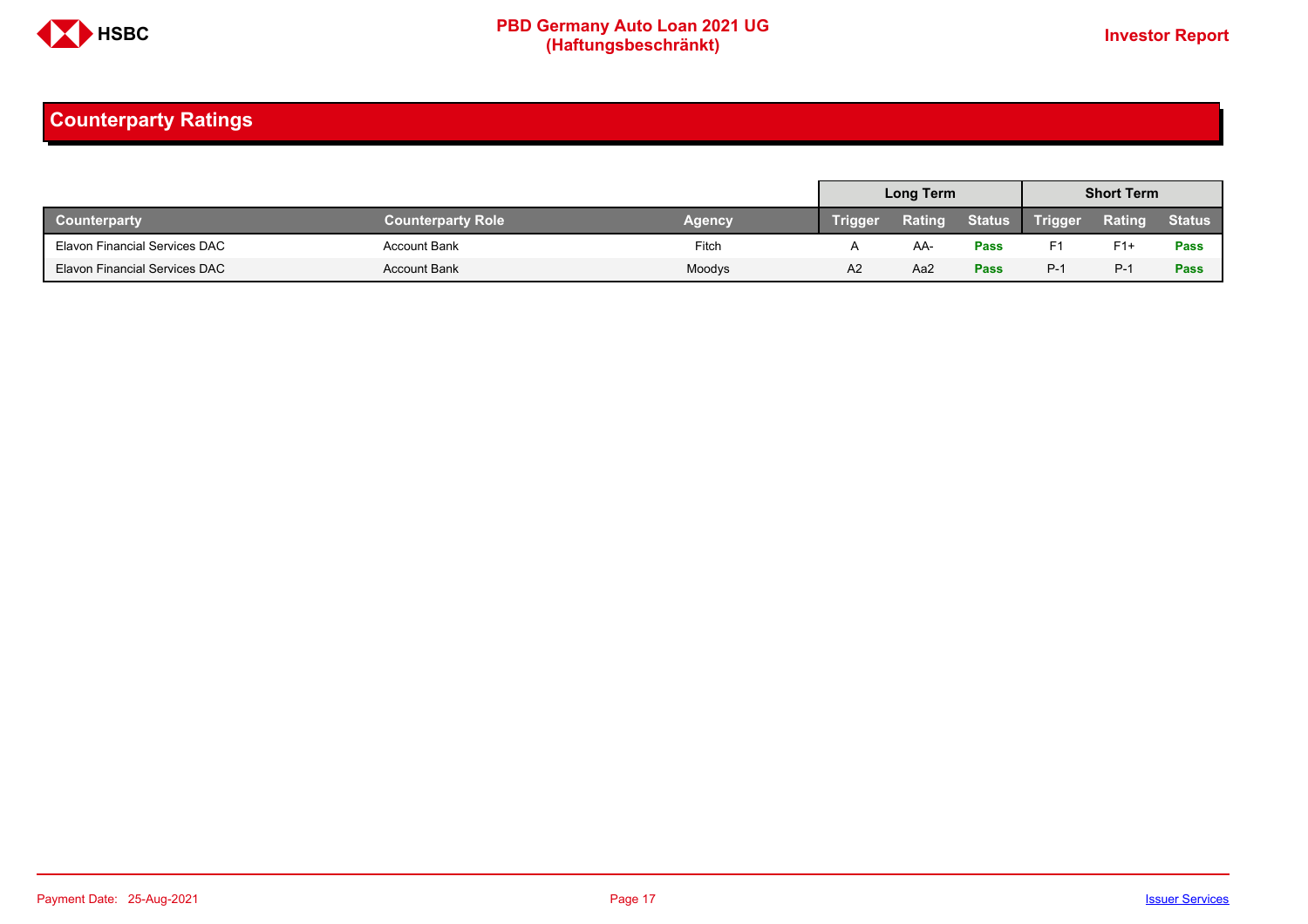

# <span id="page-17-0"></span>**Portfolio Summary**

| Portfolio Statistics - Performing Receivables |            |
|-----------------------------------------------|------------|
| Top 1 Customer                                | 0.03%      |
| Top 10 Customers                              | 0.24%      |
| Top 20 Customers                              | 0.44%      |
| Average Balance per Customer                  | €22,744.13 |
| Weighted Average Discounted Interest Rate     | 3.34%      |
| Weighted Average OLTV                         | 84.18%     |
| Weighted Average Original Term (Months)       | 49.85      |
| Weighted Average RemainingTerm (Months)       | 34.19      |
| Weighted Average Seasoning (Months)           | 15.66      |
| <b>Balloon Amount</b>                         | 39.97%     |

| <b>Loan Portfolio</b>                                                |                            |                  |
|----------------------------------------------------------------------|----------------------------|------------------|
| Principal Opening Balance of performing and delinquent receivables : | Principal                  | € 499,999,728.77 |
|                                                                      | <b>Number of Contracts</b> | 44,079           |
| Principal Receipts:                                                  | <b>Principal Scheduled</b> | € 10,485,578.15  |
|                                                                      | Principal Unscheduled      | € 2,977,125.55   |
| Principal Opening Balance of repurchased receivables:                | Principal                  | € 235,933.26     |
|                                                                      | <b>Number of Contracts</b> | 589              |
| Losses (default amount):                                             | Principal                  | €41,073.35       |
|                                                                      | <b>Number of Contracts</b> | 5                |
| Principal Closing Balance:                                           | Principal                  | €486,260,018.46  |
|                                                                      | <b>Number of Contracts</b> | 43,490           |
| <b>Additional Receivables:</b>                                       | Principal                  | 50,039,759.49    |
|                                                                      | <b>Number of Contracts</b> | 3,580            |
| Principal Closing Balance plus Additional Receivables                | Principal                  | 536,299,777.95   |
|                                                                      | <b>Number of Contracts</b> | 47,070           |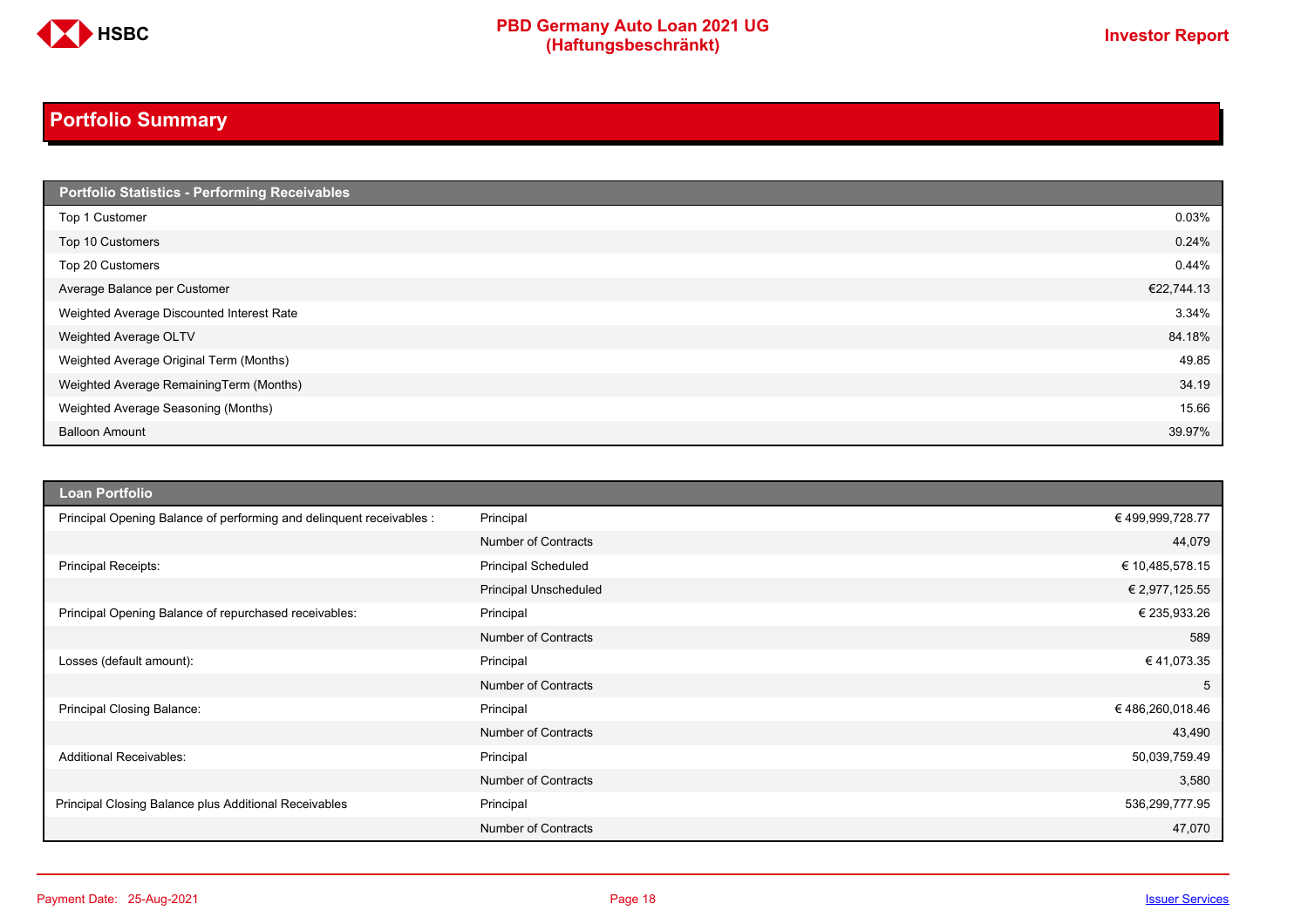

# **Portfolio Summary**

| <b>Performance Summary - Defaulted Receivables</b> | <b>Total</b> |
|----------------------------------------------------|--------------|
| <b>Current Defaulted Receivables</b>               | €41,073.35   |
| Number of current Defaulted Receivables            | 5            |
| <b>Cumulative Defaulted Receivables</b>            | € 191,390.40 |
| Number of Cumulative Defaulted Receivables         | 17           |
| <b>Current Recoveries</b>                          | € 53,429.56  |
| Number of Current Recoveries                       | 5            |
| <b>Cumulative Recoveries</b>                       | € 112,612.36 |
| Number of Cumulative Recoveries                    | 12           |
| Net Cumulative Losses under Defaulted Receivables  | €78,778.04   |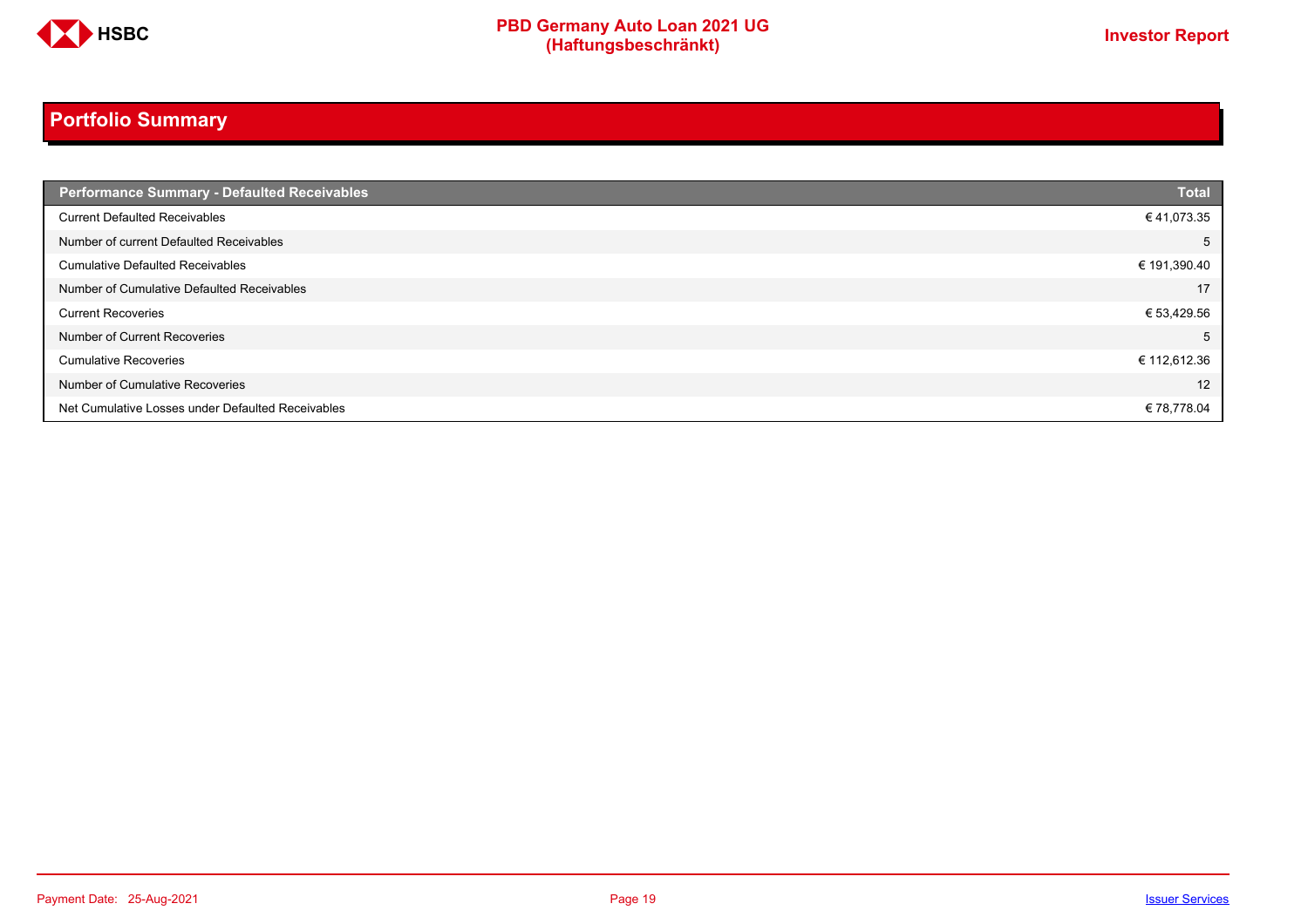

# **Portfolio Summary**

| <b>Performance Summary - Loan Performance</b> | <b>Trigger Breached</b> | <b>Trigger</b>           | <b>Current Month</b> |
|-----------------------------------------------|-------------------------|--------------------------|----------------------|
| <b>Performance Ratios:</b>                    |                         |                          |                      |
| Constant Prepayment Rate (CPR)                |                         | $\overline{\phantom{0}}$ | 7.06%                |
| <b>Cumulative Default Ratio</b>               | N                       | 2.00%                    |                      |
| Average Delinquency Ratio                     | N                       | 4.00%                    | 0.81%                |
| <b>Principal Deficiency Shortfall</b>         |                         | $\overline{\phantom{0}}$ |                      |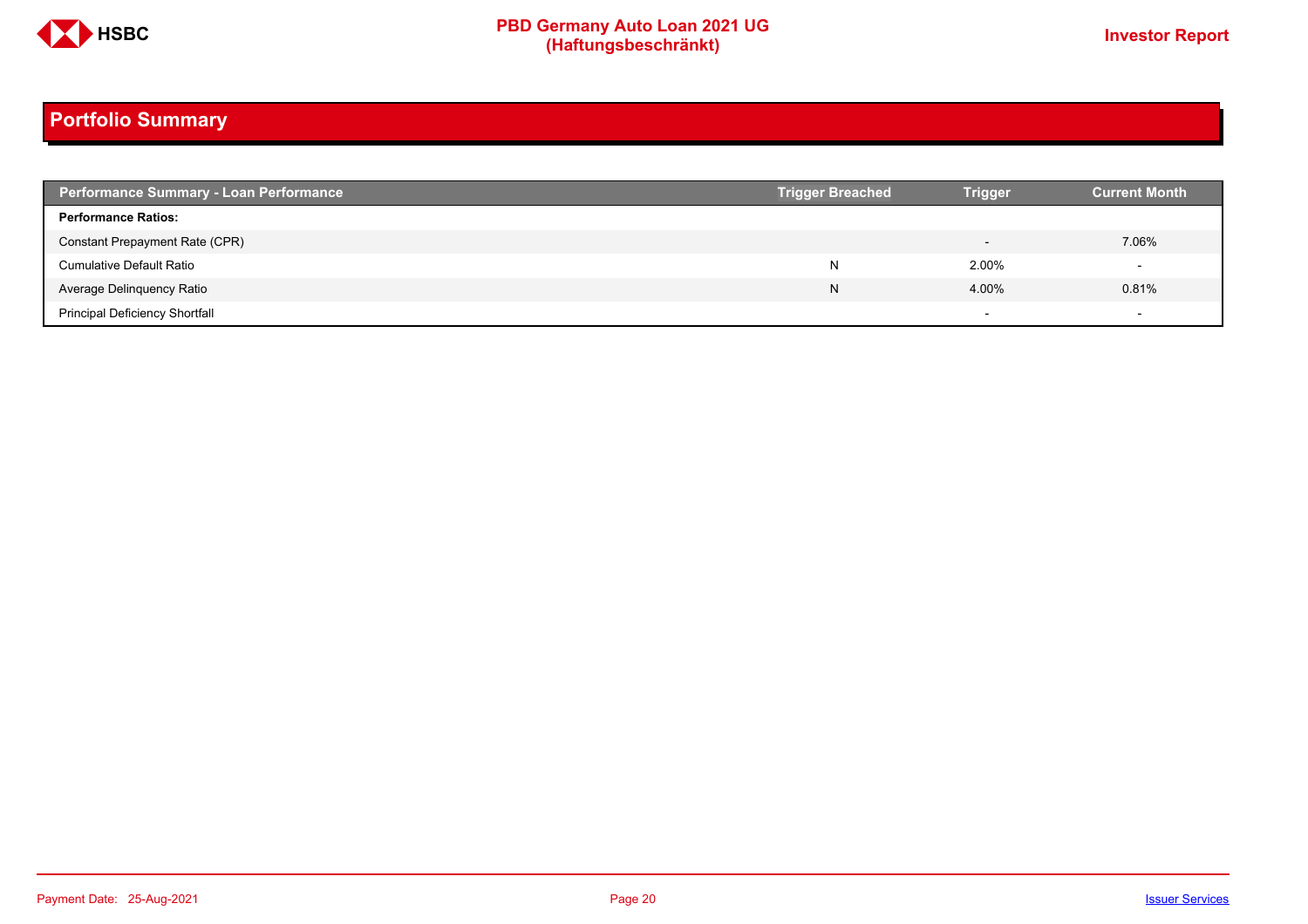

# <span id="page-20-0"></span>**Portfolio Concentration**

| <b>Concentration Limits</b>                                                                                                                                                                                                                                                                                                                                                                                                              | <b>Limit</b> | <b>Breached?</b> | <b>Actual</b><br>Amount | % of Total |
|------------------------------------------------------------------------------------------------------------------------------------------------------------------------------------------------------------------------------------------------------------------------------------------------------------------------------------------------------------------------------------------------------------------------------------------|--------------|------------------|-------------------------|------------|
| (a) the aggregate Outstanding Principal Amount of all Purchased Receivables that are Performing Receivables - as of such Subsequent<br>Purchase Date and taking into account all Additional Receivables to be purchased on such Subsequent Purchase Date:                                                                                                                                                                                |              |                  |                         |            |
| (i) which derive from Auto Loan Contracts in respect of Balloon Loans entered into with a Commercial Debtor does not exceed 35% of the<br>aggregate Outstanding Principal Amount of all Purchased Receivables that are Performing Receivables, taking into account those Additional                                                                                                                                                      | 35%          | N                | €151.811.274.95         | 28.31%     |
| <b>Receivables</b>                                                                                                                                                                                                                                                                                                                                                                                                                       |              |                  |                         |            |
| (ii) which derive from Auto Loan Contracts entered into with a Commercial Debtor does not exceed 45% of the aggregate Outstanding<br>Principal Amount of all Purchased Receivables that are Performing Receivables, taking into account those Additional Receivables                                                                                                                                                                     | 45%          | N                | €222,783,427.96         | 41.54%     |
| (iii) which derive from Auto Loan Contracts in respect of Balloon Loans does not exceed 85% of the aggregate Outstanding Principal<br>Amount of all Purchased Receivables that are Performing Receivables, taking into account those Additional Receivables                                                                                                                                                                              | 85%          | N                | €388,396,238.41         | 72.42%     |
|                                                                                                                                                                                                                                                                                                                                                                                                                                          |              |                  |                         |            |
| (iv) which derive from Auto Loan Contracts entered into to purchase Used Cars does not exceed 35% of the aggregate Outstanding<br>Principal Amount of all Purchased Receivables that are Performing Receivables, taking into account those Additional Receivables; and                                                                                                                                                                   | 35%          | N                | €182,910,223.45         | 34.11%     |
|                                                                                                                                                                                                                                                                                                                                                                                                                                          |              |                  |                         |            |
| (v) which are owed by the same Debtor does not exceed 0.05% of the aggregate Outstanding Principal Amount of all Purchased<br>Receivables that are Performing Receivables, taking into account those Additional Receivables                                                                                                                                                                                                              | 0.05%        | N                | €158,303.71             | 0.03%      |
|                                                                                                                                                                                                                                                                                                                                                                                                                                          |              |                  |                         |            |
| (b) the aggregate of the Balloon Amounts in respect of all Purchased Receivables that are Performing Receivables as of such date, taking into<br>account all Additional Receivables to be purchased on such Subsequent Purchase Date, is less than 60% of the aggregate Outstanding<br>Principal Amount of all Purchased Receivables that are Performing Receivables, taking into account those Additional Receivables                   | 60%          | N                | €212,030,586.36         | 39.97%     |
|                                                                                                                                                                                                                                                                                                                                                                                                                                          |              |                  |                         |            |
| (c) the average remaining term of the Auto Loan Contracts from which the Performing Receivables that are Performing Receivables arise.<br>taking into account all Additional Receivables to be purchased on such Subsequent Purchase Date, weighted by the Outstanding Principal<br>Amount of the Performing Receivables that are Performing Receivables, taking into account those Additional Receivables, does not exceed 46<br>months | 46           | N                | 34.19                   |            |
|                                                                                                                                                                                                                                                                                                                                                                                                                                          |              |                  |                         |            |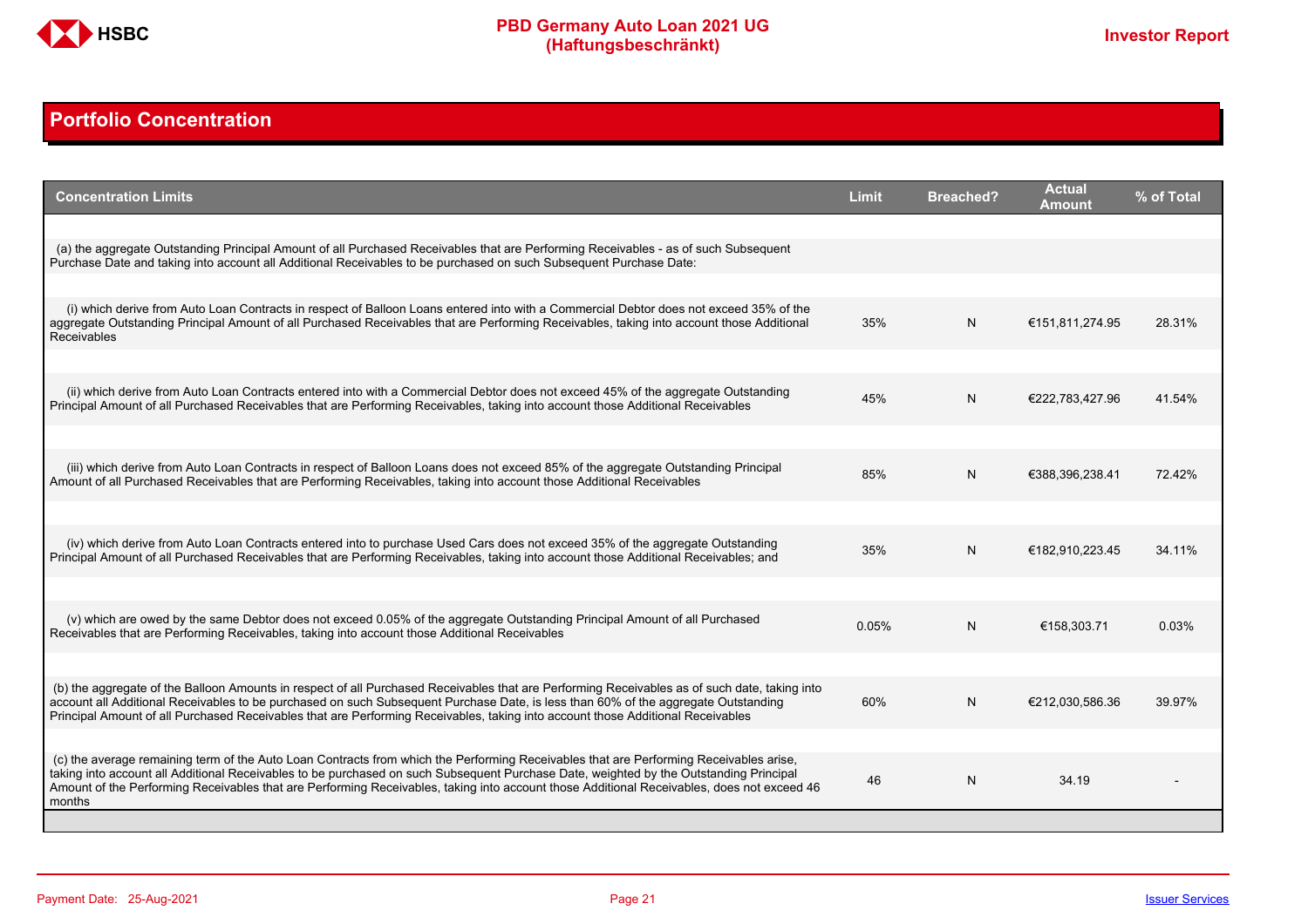

# <span id="page-21-0"></span>**Balance Sheet**

| <b>Assets</b>                            |                          | <b>Liabilities</b>                  |                 |
|------------------------------------------|--------------------------|-------------------------------------|-----------------|
| <b>Principal Outstanding Balance</b>     |                          | <b>Principal Amount Outstanding</b> |                 |
| <b>Performing Receivables</b>            | €486,260,018.46          | Class A Notes                       | €500,000,000.00 |
| <b>Additional Receivables</b>            | €50,039,759.49           | Class B Notes                       | €36,300,000.00  |
| <b>Net Outstanding Receivable Amount</b> | €536,299,777.95          | <b>Notes</b>                        | €536,300,000.00 |
|                                          |                          |                                     |                 |
| Reserves                                 |                          | Liabilities                         |                 |
| General Reserve Account                  | €1,500,000.00            | <b>General Reserve Liability</b>    | €1,500,000.00   |
| <b>General Collection Account</b>        | $\overline{\phantom{a}}$ | <b>General Collection Liability</b> |                 |
| Interest Account                         | $\overline{\phantom{a}}$ | Interest Account                    |                 |
| Principal Account                        | €222.05                  |                                     |                 |
| <b>Total Assets</b>                      | €537,800,000.00          | <b>Principal Account Ledger</b>     | €537,800,000.00 |

| <b>Liabilities</b>                  |                 |
|-------------------------------------|-----------------|
| <b>Principal Amount Outstanding</b> |                 |
| Class A Notes                       | €500,000,000.00 |
| Class B Notes                       | €36,300,000.00  |
| <b>Notes</b>                        | €536,300,000.00 |
|                                     |                 |
| <b>Liabilities</b>                  |                 |
| <b>General Reserve Liability</b>    | €1,500,000.00   |
| <b>General Collection Liability</b> | ٠               |
| <b>Interest Account</b>             |                 |
|                                     |                 |
| <b>Principal Account Ledger</b>     | €537,800,000.00 |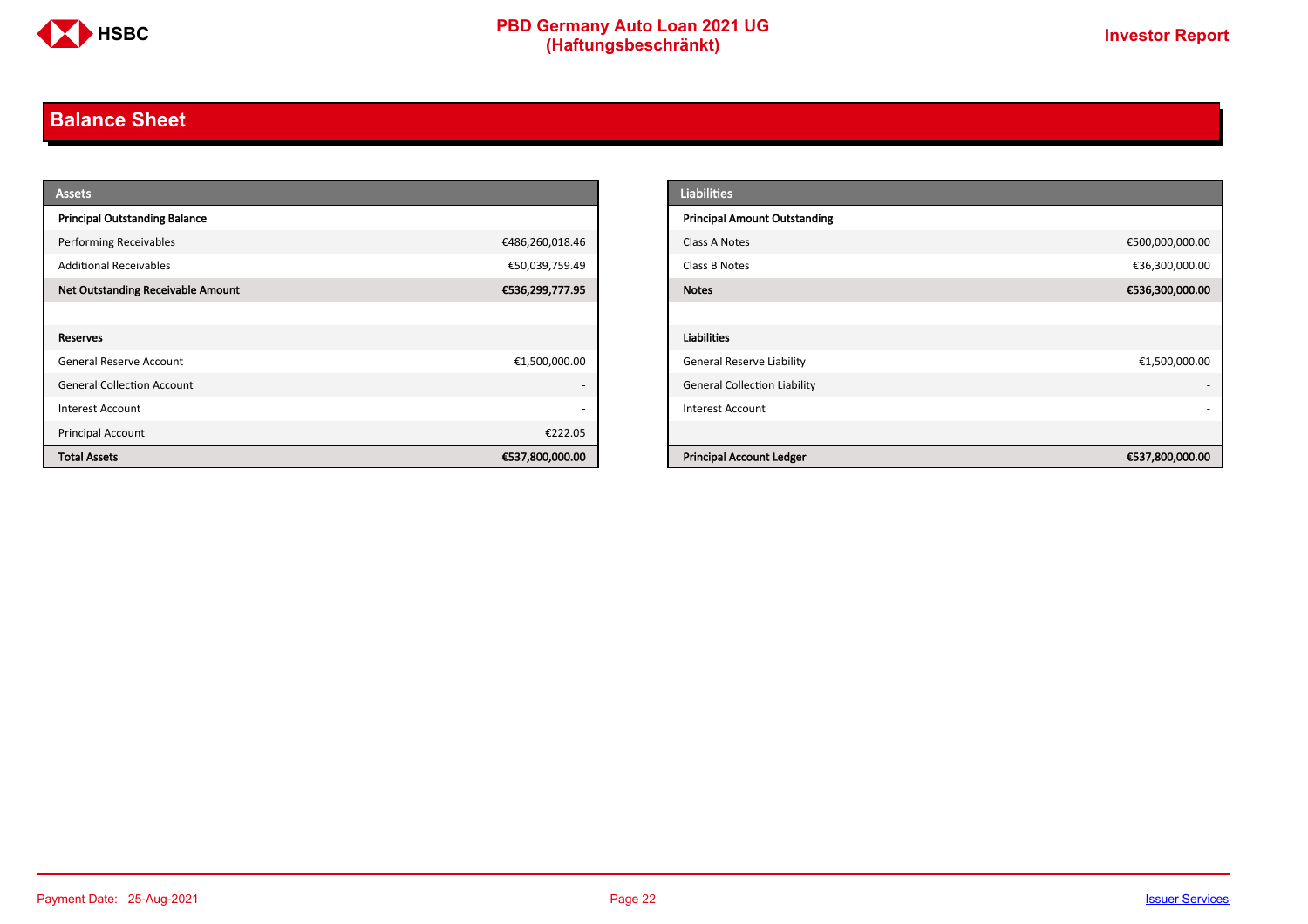

| <b>Delinguent Receivables</b> | <b>Total Current Principal Balance</b> | % Total Current Balance | <b>Number of Loans</b> | % Number of Loans |
|-------------------------------|----------------------------------------|-------------------------|------------------------|-------------------|
| $0 < 30$ days                 | € 535,326,245.05                       | 99.82%                  | 46.959                 | 99.80%            |
| $30 < 60$ days                | € 762.743.76                           | 0.14%                   | 73                     | 0.16%             |
| $60 < 90$ days                | € 154.516.63                           | 0.03%                   | 16                     | 0.03%             |
| $90 < 120$ days               | €45,706.04                             | 0.01%                   |                        | 0.01%             |
| 120 < 150 days                | € 10.566.47                            | $0.00\%$                |                        | $0.00\%$          |
| <b>Grand Total</b>            | € 536,299,777.95                       | 100.00%                 | 47,053                 | 100.00%           |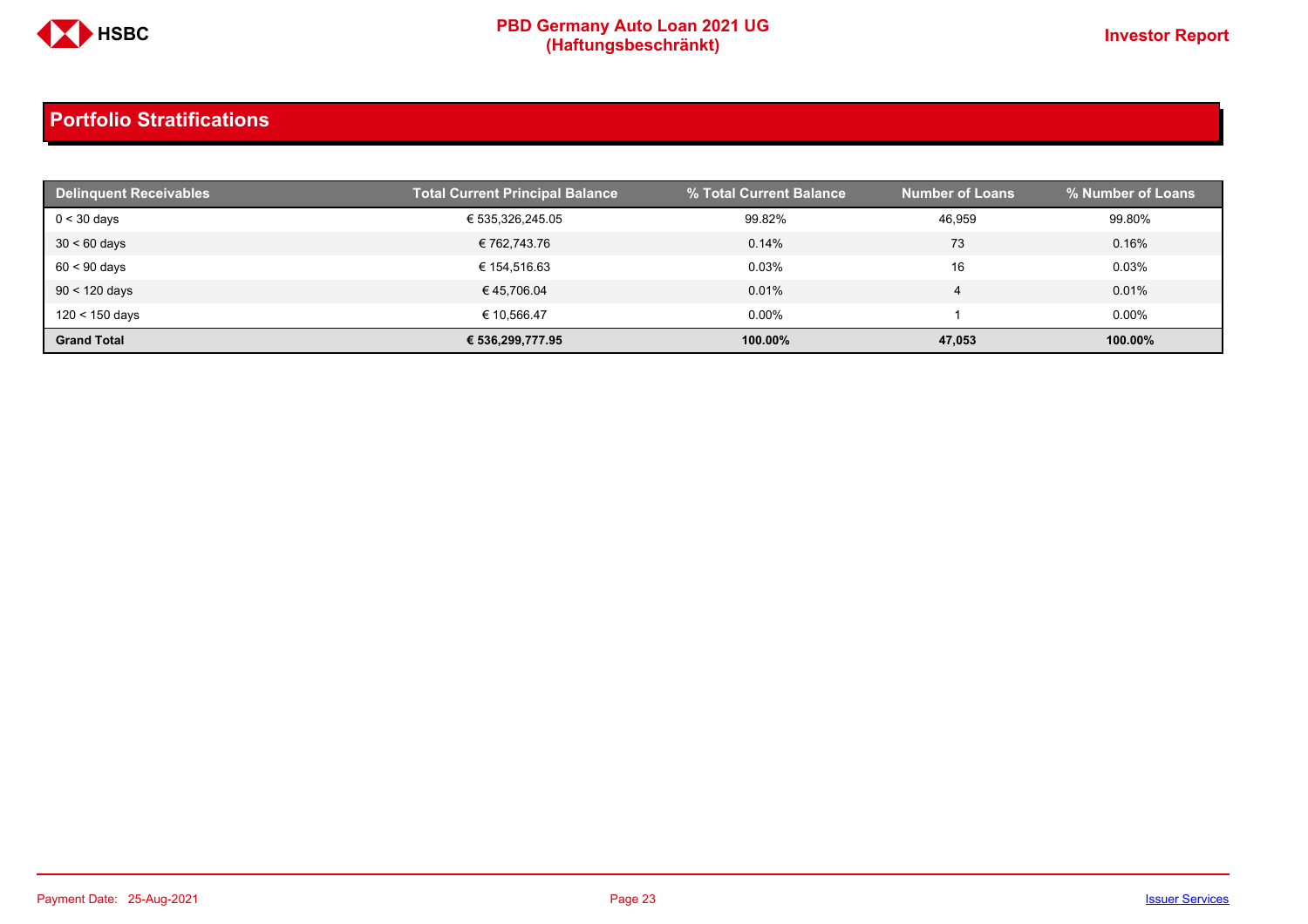

| <b>Vehicle Type</b> | Total Current Principal Balance | % Total Current Balance | <b>Number of Loans</b> | % Number of Loans |
|---------------------|---------------------------------|-------------------------|------------------------|-------------------|
| <b>New</b>          | € 353,389,554.50                | 65.89%                  | 23,895                 | 50.78%            |
| Used                | € 182,910,223.45                | 34.11%                  | 23.158                 | 49.22%            |
| <b>Grand Total</b>  | € 536,299,777.95                | $100.00\%$              | 47,053                 | 100.00%           |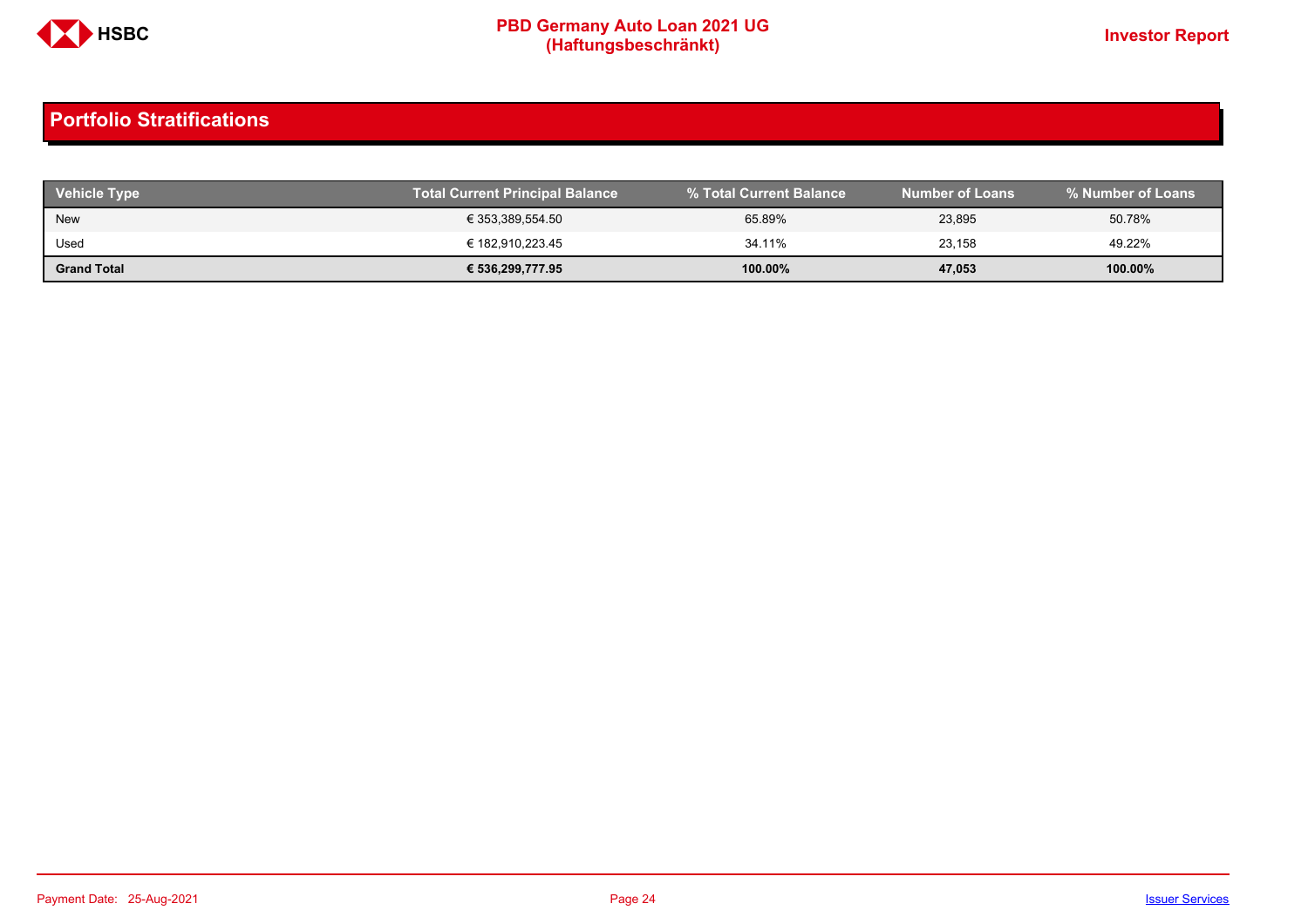

| <b>Customer Type</b> | <b>Total Current Principal Balance</b> |         | Number of Loans \ | % Number of Loans |
|----------------------|----------------------------------------|---------|-------------------|-------------------|
| Commercial           | € 222.783.427.96                       | 41.54%  | 16,870            | 35.85%            |
| Consumer             | € 313,516,349.99                       | 58.46%  | 30,183            | 64.15%            |
| <b>Grand Total</b>   | € 536,299,777.95                       | 100.00% | 47,053            | 100.00%           |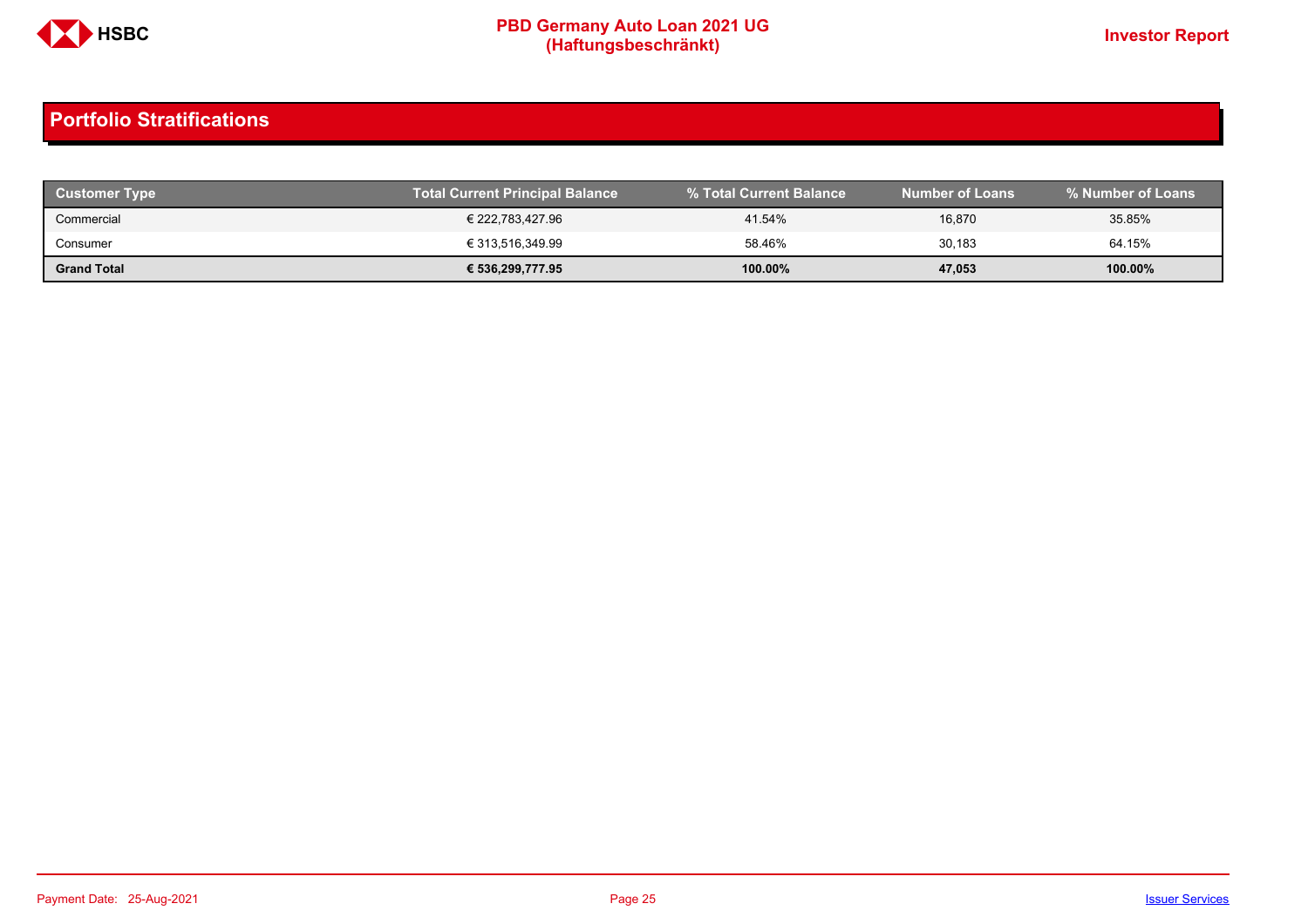

| <b>Contract Type</b> | <b>Total Current Principal Balance</b> |            | <b>Number of Loans</b> | % Number of Loans |
|----------------------|----------------------------------------|------------|------------------------|-------------------|
| Balloon              | € 388,396,238.41                       | 72.42%     | 27,907                 | 59.31%            |
| Standard             | € 147,903,539.54                       | 27.58%     | 19.146                 | 40.69%            |
| <b>Grand Total</b>   | € 536,299,777.95                       | $100.00\%$ | 47,053                 | 100.00%           |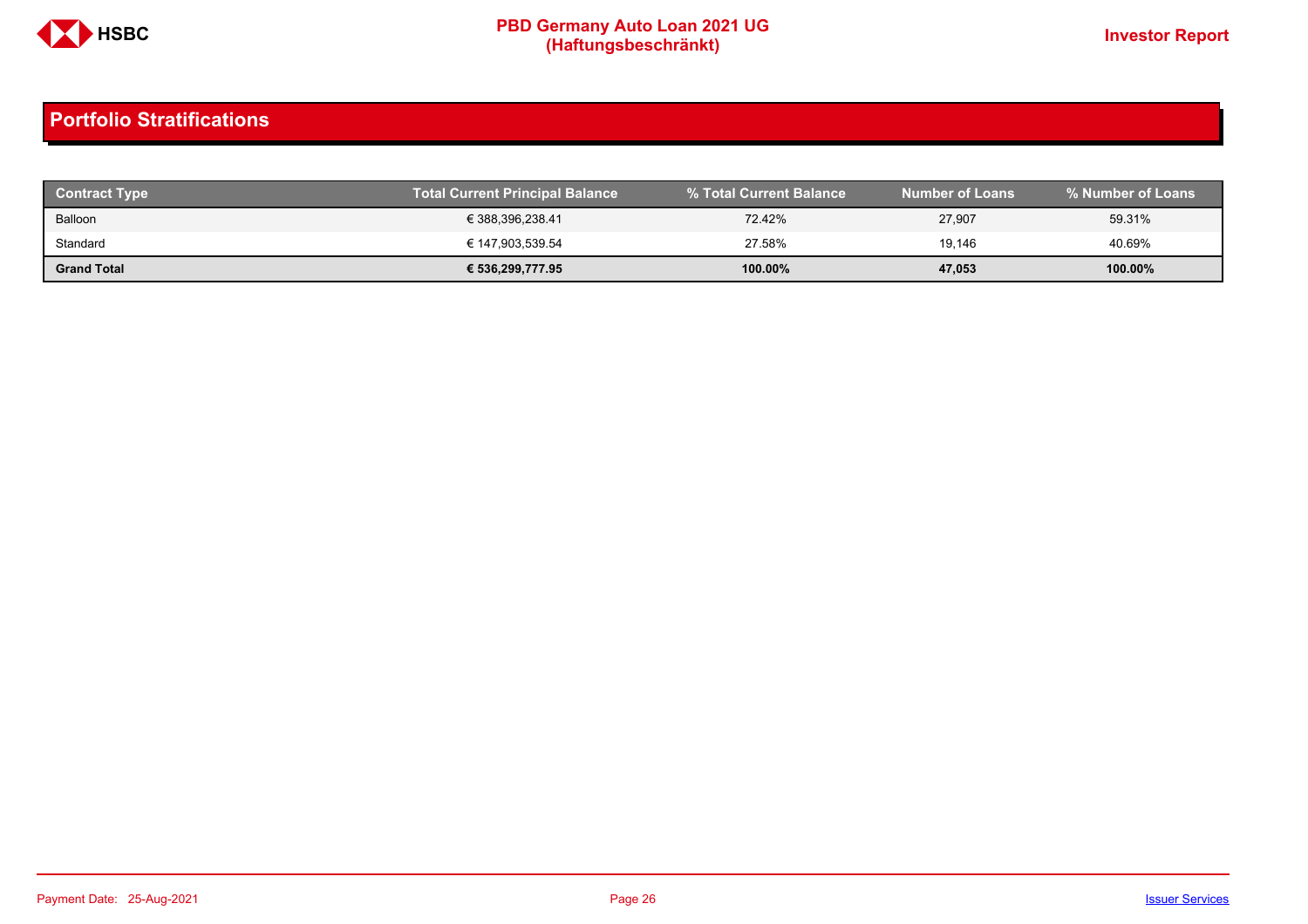

| <b>Initial Outstanding Balance</b> | <b>Total Current Principal Balance</b> | % Total Current Balance | <b>Number of Loans</b> | % Number of Loans |
|------------------------------------|----------------------------------------|-------------------------|------------------------|-------------------|
| < 2,500.00                         | € 368,621.71                           | 0.07%                   | 413                    | 0.88%             |
| 2,500.00 < 5,000.00                | € 5,065,385.19                         | 0.94%                   | 2,182                  | 4.64%             |
| 5,000.00 < 7,500.00                | € 20,051,165.88                        | 3.74%                   | 4,910                  | 10.44%            |
| 7,500.00 < 10,000.00               | € 39,799,242.34                        | 7.42%                   | 6,441                  | 13.69%            |
| 10,000.00 < 12,500.00              | €49,258,904.15                         | 9.18%                   | 6,203                  | 13.18%            |
| 12,500.00 < 15,000.00              | € 51,707,811.18                        | 9.64%                   | 5,207                  | 11.07%            |
| 15,000.00 < 17,500.00              | € 54,685,299.19                        | 10.20%                  | 4,589                  | 9.75%             |
| 17,500.00 < 20,000.00              | € 58,609,126.45                        | 10.93%                  | 4,167                  | 8.86%             |
| 20,000.00 < 22,500.00              | € 62,361,029.57                        | 11.63%                  | 3,922                  | 8.34%             |
| 22,500.00 < 25,000.00              | € 56,922,120.35                        | 10.61%                  | 3,168                  | 6.73%             |
| 25,000.00 < 27,500.00              | € 42,304,979.94                        | 7.89%                   | 2,089                  | 4.44%             |
| 27,500.00 < 30,000.00              | € 31,729,616.85                        | 5.92%                   | 1,414                  | 3.01%             |
| 30,000.00 < 32,500.00              | € 23,376,366.12                        | 4.36%                   | 947                    | 2.01%             |
| 32,500.00 < 35,000.00              | € 15,342,733.84                        | 2.86%                   | 583                    | 1.24%             |
| 35,000.00 < 37,500.00              | € 9,948,911.57                         | 1.86%                   | 356                    | 0.76%             |
| 37,500.00 < 40,000.00              | € 6,730,157.60                         | 1.25%                   | 228                    | 0.48%             |
| 40,000.00 < 42,500.00              | € 3,259,175.98                         | 0.61%                   | 102                    | 0.22%             |
| 42,500.00 < 45,000.00              | € 2,382,279.65                         | 0.44%                   | 69                     | 0.15%             |
| 45,000.00 < 47,500.00              | € 953,575.87                           | 0.18%                   | 26                     | 0.06%             |
| 47,500.00 < 50,000.00              | € 698,213.60                           | 0.13%                   | 18                     | 0.04%             |
| 50,000.00 < 52,500.00              | € 264,424.69                           | 0.05%                   | $7\overline{ }$        | 0.01%             |
| 52,500.00 < 55,000.00              | € 377,735.76                           | 0.07%                   | 9                      | 0.02%             |
| 57,500.00 < 60,000.00              | €43,664.86                             | 0.01%                   | $\mathbf{1}$           | $0.00\%$          |
| $= 60,000.00$                      | € 59,235.61                            | 0.01%                   | $\overline{2}$         | $0.00\%$          |
| <b>Grand Total</b>                 | € 536,299,777.95                       | 100.00%                 | 47,053                 | 100.00%           |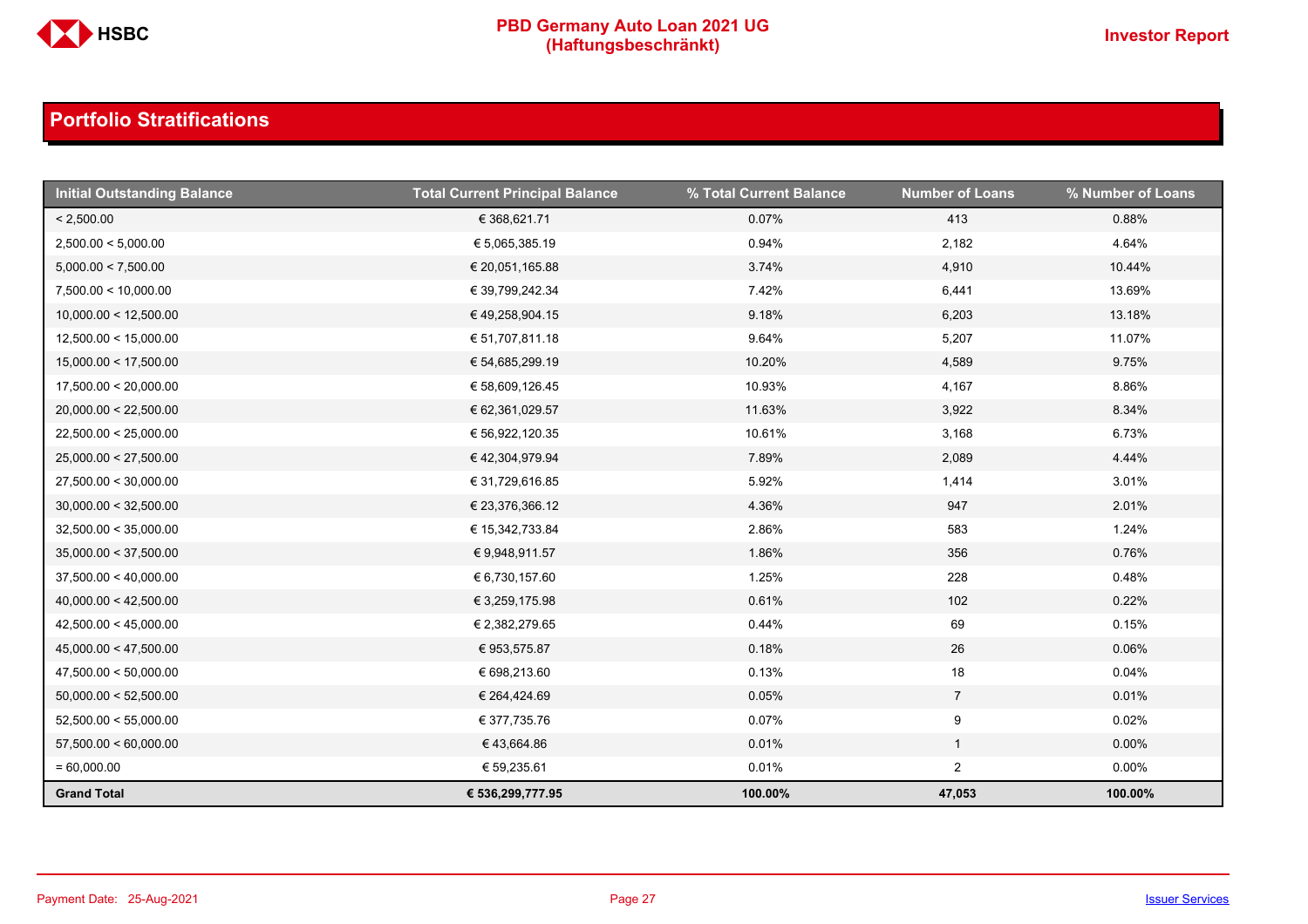

| <b>Remaining Outstanding Balance</b> | <b>Total Current Principal Balance</b> | % Total Current Balance | <b>Number of Loans</b> | % Number of Loans |
|--------------------------------------|----------------------------------------|-------------------------|------------------------|-------------------|
| < 2,500.00                           | €4,198,913.84                          | 0.78%                   | 3,763                  | 8.00%             |
| 2,500.00 < 5,000.00                  | € 20,629,213.87                        | 3.85%                   | 5,356                  | 11.38%            |
| 5,000.00 < 7,500.00                  | € 44,038,113.04                        | 8.21%                   | 7,000                  | 14.88%            |
| 7,500.00 < 10,000.00                 | € 62,785,558.27                        | 11.71%                  | 7,187                  | 15.27%            |
| 10,000.00 < 12,500.00                | € 63,272,228.88                        | 11.80%                  | 5,653                  | 12.01%            |
| 12,500.00 < 15,000.00                | € 65,515,523.34                        | 12.22%                  | 4,774                  | 10.15%            |
| 15,000.00 < 17,500.00                | € 65,576,149.77                        | 12.23%                  | 4,045                  | 8.60%             |
| 17,500.00 < 20,000.00                | € 58,785,124.35                        | 10.96%                  | 3,146                  | 6.69%             |
| 20,000.00 < 22,500.00                | €48,890,868.45                         | 9.12%                   | 2,307                  | 4.90%             |
| 22,500.00 < 25,000.00                | € 36,382,189.90                        | 6.78%                   | 1,536                  | 3.26%             |
| 25,000.00 < 27,500.00                | € 27,258,287.23                        | 5.08%                   | 1,041                  | 2.21%             |
| 27,500.00 < 30,000.00                | € 16,915,802.10                        | 3.15%                   | 591                    | 1.26%             |
| 30,000.00 < 32,500.00                | € 9,663,883.37                         | 1.80%                   | 311                    | 0.66%             |
| 32,500.00 < 35,000.00                | € 5,785,333.73                         | 1.08%                   | 172                    | 0.37%             |
| 35,000.00 < 37,500.00                | € 2,934,555.09                         | 0.55%                   | 81                     | 0.17%             |
| 37,500.00 < 40,000.00                | € 1,816,335.37                         | 0.34%                   | 47                     | 0.10%             |
| 40,000.00 < 42,500.00                | € 902,084.79                           | 0.17%                   | 22                     | 0.05%             |
| 42,500.00 < 45,000.00                | € 607,070.51                           | 0.11%                   | 14                     | 0.03%             |
| 45,000.00 < 47,500.00                | € 92,262.29                            | 0.02%                   | $\overline{2}$         | $0.00\%$          |
| 47,500.00 < 50,000.00                | € 195,929.38                           | 0.04%                   | 4                      | 0.01%             |
| 52,500.00 < 55,000.00                | € 54,350.38                            | 0.01%                   | $\mathbf{1}$           | $0.00\%$          |
| <b>Grand Total</b>                   | € 536,299,777.95                       | 100.00%                 | 47,053                 | 100.00%           |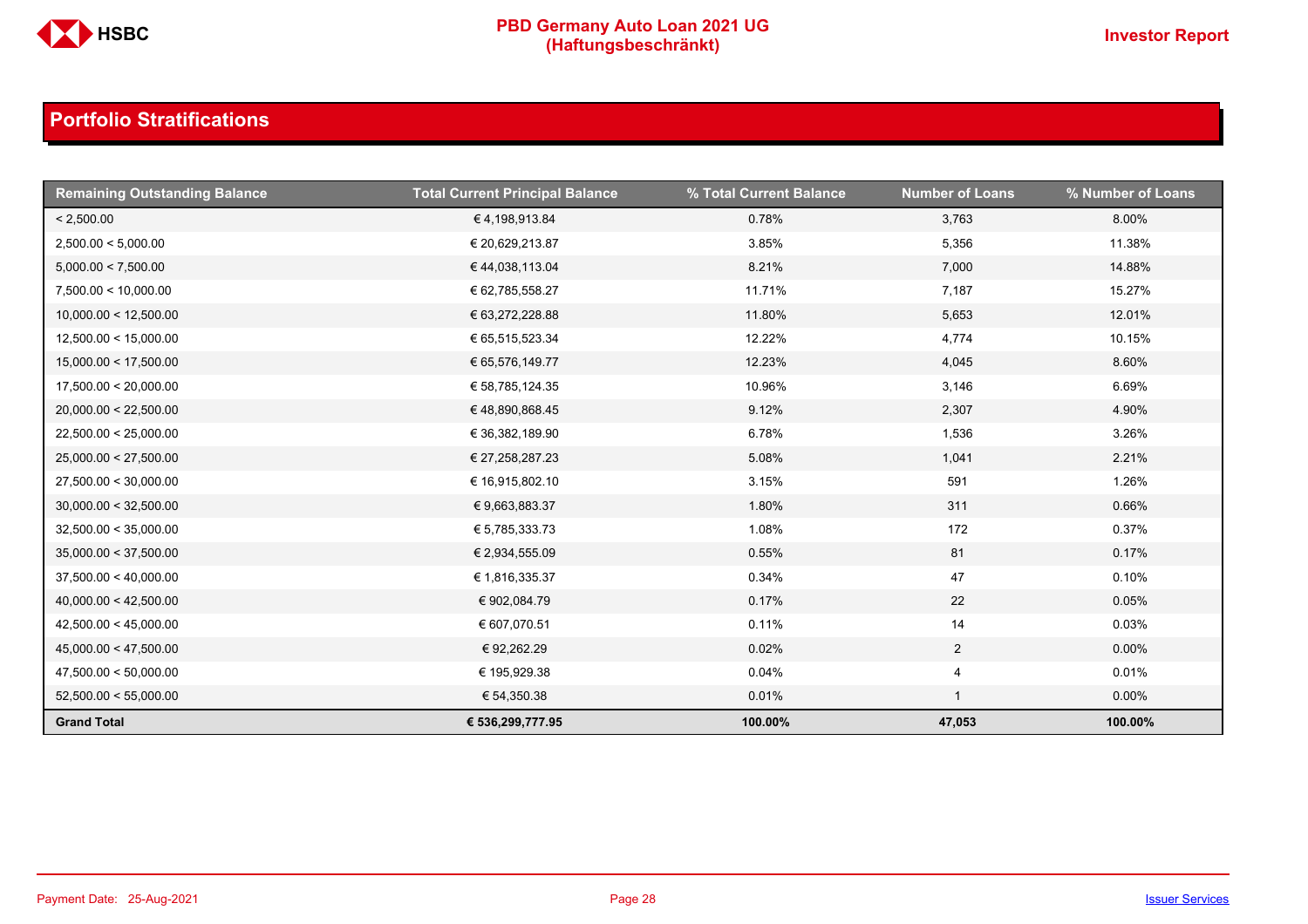

| <b>Original Term (Months)</b> | <b>Total Current Principal Balance</b> | % Total Current Balance | <b>Number of Loans</b> | % Number of Loans |
|-------------------------------|----------------------------------------|-------------------------|------------------------|-------------------|
| 6 < 12                        | € 7,717.24                             | $0.00\%$                | 6                      | 0.01%             |
| 12 < 18                       | € 951,758.72                           | 0.18%                   | 333                    | 0.71%             |
| 18 < 24                       | € 895,713.20                           | 0.17%                   | 274                    | 0.58%             |
| 24 < 30                       | € 8,848,713.05                         | 1.65%                   | 1,890                  | 4.02%             |
| 30 < 36                       | € 2,272,002.28                         | 0.42%                   | 496                    | 1.05%             |
| 36 < 42                       | €48,462,723.44                         | 9.04%                   | 6,317                  | 13.43%            |
| 42 < 48                       | € 3,574,574.72                         | 0.67%                   | 505                    | 1.07%             |
| 48 < 54                       | € 353,860,479.85                       | 65.98%                  | 26,748                 | 56.85%            |
| 54 < 60                       | € 2,523,322.19                         | 0.47%                   | 286                    | 0.61%             |
| 60 < 66                       | € 88,787,701.00                        | 16.56%                  | 7,701                  | 16.37%            |
| 66 < 72                       | € 906,491.28                           | 0.17%                   | 105                    | 0.22%             |
| 72 < 78                       | € 8,945,647.54                         | 1.67%                   | 965                    | 2.05%             |
| 78 < 84                       | € 535,945.92                           | 0.10%                   | 50                     | 0.11%             |
| $>= 84$                       | € 15,726,987.52                        | 2.93%                   | 1,377                  | 2.93%             |
| <b>Grand Total</b>            | € 536,299,777.95                       | 100.00%                 | 47,053                 | 100.00%           |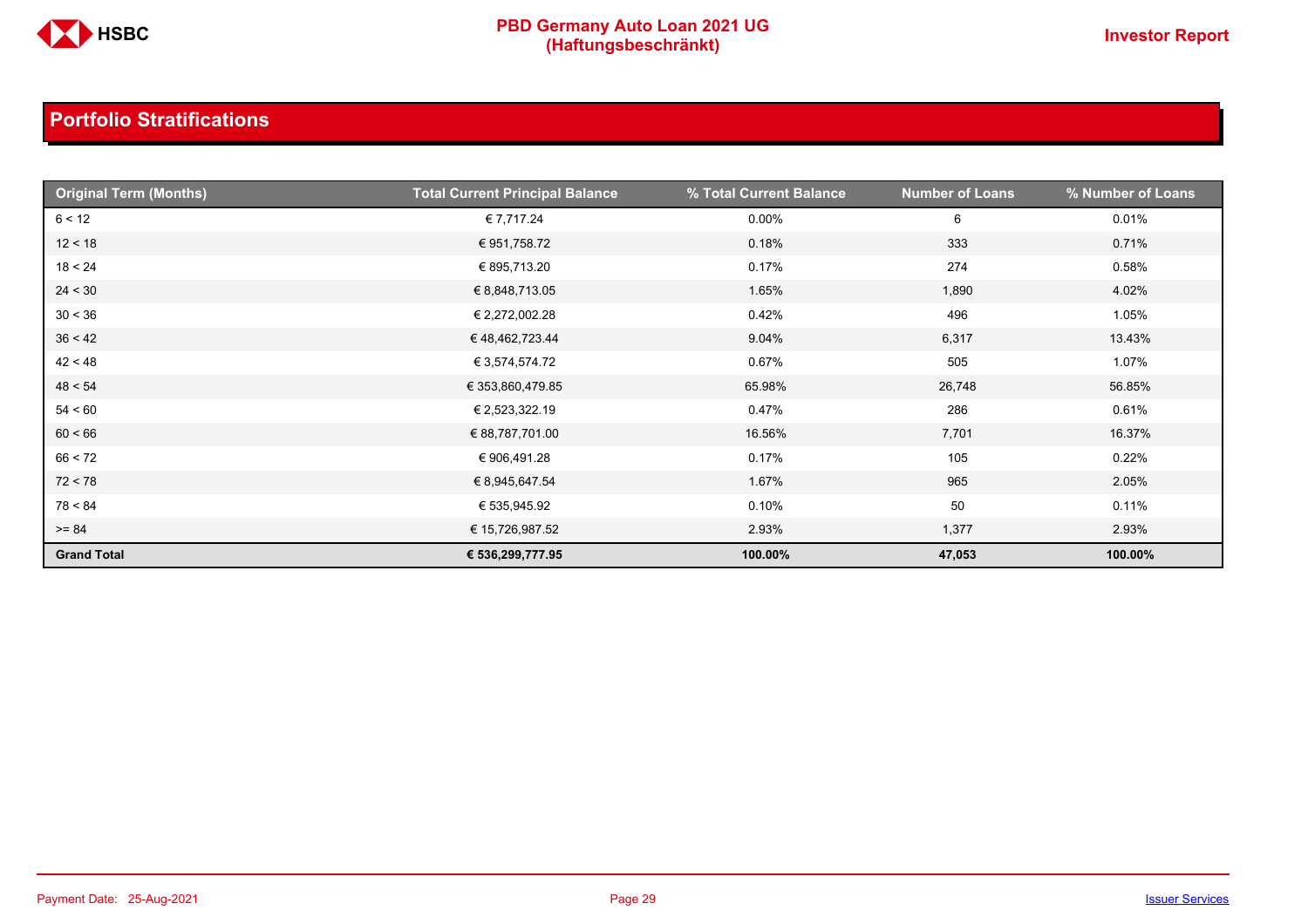

| <b>Remaining Term (Months)</b> | <b>Total Current Principal Balance</b> | % Total Current Balance | <b>Number of Loans</b> | % Number of Loans |
|--------------------------------|----------------------------------------|-------------------------|------------------------|-------------------|
| < 6                            | € 6,443,339.55                         | 1.20%                   | 2,371                  | 5.04%             |
| 6 < 12                         | € 12,937,125.18                        | 2.41%                   | 2,325                  | 4.94%             |
| 12 < 18                        | € 39,331,775.16                        | 7.33%                   | 4,726                  | 10.04%            |
| 18 < 24                        | € 62,333,978.47                        | 11.62%                  | 5,957                  | 12.66%            |
| 24 < 30                        | € 83,730,058.10                        | 15.61%                  | 7,209                  | 15.32%            |
| 30 < 36                        | € 83,590,491.00                        | 15.59%                  | 6,723                  | 14.29%            |
| 36 < 42                        | € 98,645,660.61                        | 18.39%                  | 7,009                  | 14.90%            |
| 42 < 48                        | € 81,713,193.60                        | 15.24%                  | 5,493                  | 11.67%            |
| 48 < 54                        | € 27,204,769.30                        | 5.07%                   | 2,134                  | 4.54%             |
| 54 < 60                        | € 22,510,344.26                        | 4.20%                   | 1,682                  | 3.57%             |
| 60 < 66                        | € 5,363,353.81                         | 1.00%                   | 468                    | 0.99%             |
| 66 < 72                        | € 5,433,135.32                         | 1.01%                   | 431                    | 0.92%             |
| 72 < 78                        | € 4,451,196.45                         | 0.83%                   | 335                    | 0.71%             |
| 78 < 84                        | € 2,611,357.14                         | 0.49%                   | 190                    | 0.40%             |
| <b>Grand Total</b>             | € 536,299,777.95                       | 100.00%                 | 47,053                 | 100.00%           |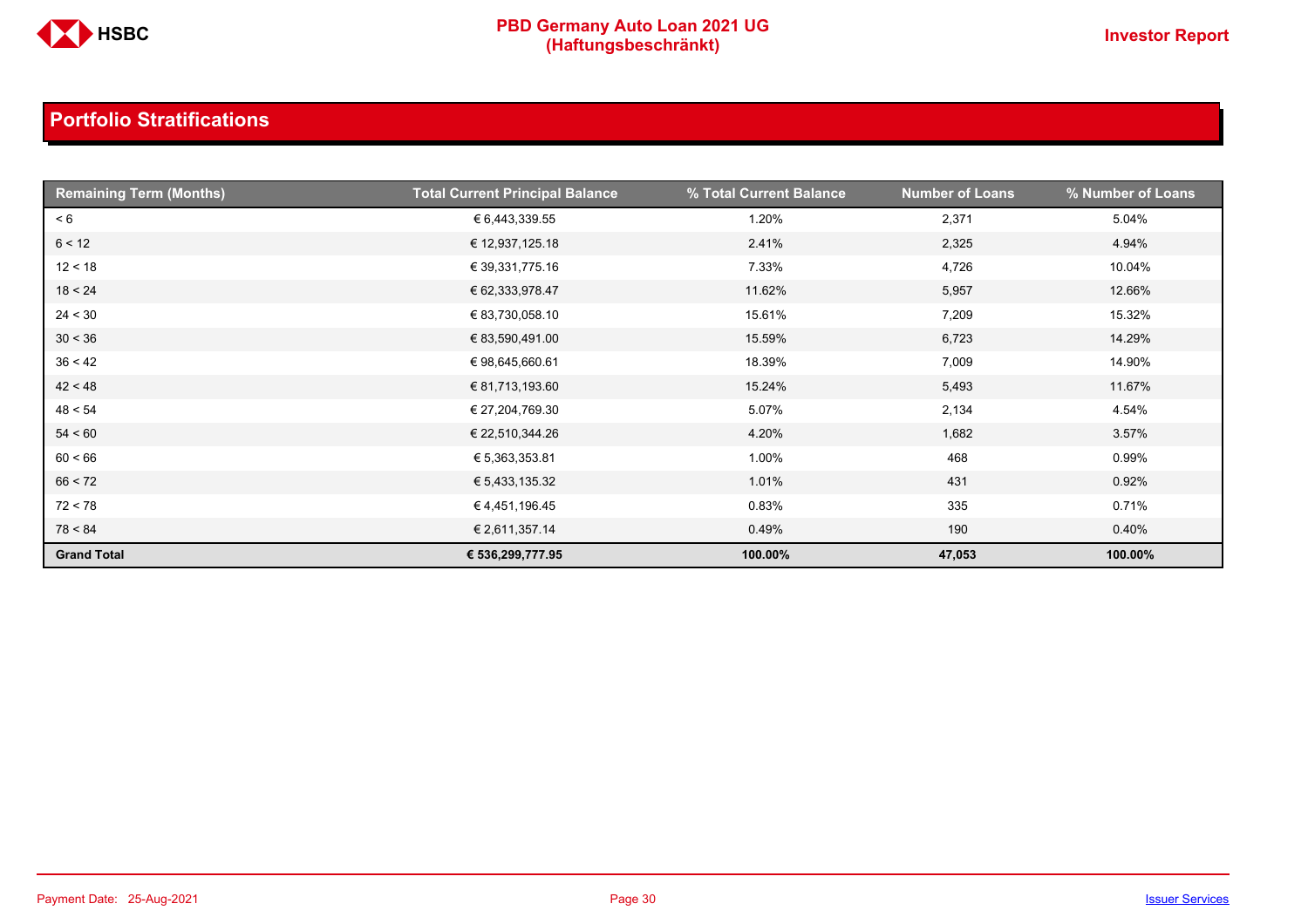

| <b>Seasoning (Months)</b> | <b>Total Current Principal Balance</b> | % Total Current Balance | <b>Number of Loans</b> | % Number of Loans |
|---------------------------|----------------------------------------|-------------------------|------------------------|-------------------|
| < 6                       | € 91,009,493.17                        | 16.97%                  | 6,615                  | 14.06%            |
| 6 < 12                    | € 126,833,523.77                       | 23.65%                  | 9,889                  | 21.02%            |
| 12 < 18                   | € 99,859,157.70                        | 18.62%                  | 8,706                  | 18.50%            |
| 18 < 24                   | € 99,528,351.29                        | 18.56%                  | 9,029                  | 19.19%            |
| 24 < 30                   | € 63,725,490.00                        | 11.88%                  | 6,169                  | 13.11%            |
| 30 < 36                   | €40,811,883.51                         | 7.61%                   | 4,573                  | 9.72%             |
| 36 < 42                   | € 8,207,078.16                         | 1.53%                   | 975                    | 2.07%             |
| 42 < 48                   | € 5,056,909.71                         | 0.94%                   | 640                    | 1.36%             |
| 48 < 54                   | € 637,683.20                           | 0.12%                   | 210                    | 0.45%             |
| 54 < 60                   | € 481,909.33                           | 0.09%                   | 154                    | 0.33%             |
| 60 < 66                   | €92,877.49                             | 0.02%                   | 53                     | 0.11%             |
| 66 < 72                   | € 33,100.71                            | 0.01%                   | 16                     | 0.03%             |
| 72 < 78                   | € 16,121.97                            | $0.00\%$                | 13                     | 0.03%             |
| 78 < 84                   | € 6,197.94                             | $0.00\%$                | 9                      | 0.02%             |
| $>= 84$                   | $\sim$                                 | $0.00\%$                | $\overline{2}$         | $0.00\%$          |
| <b>Grand Total</b>        | € 536,299,777.95                       | 100.00%                 | 47,053                 | 100.00%           |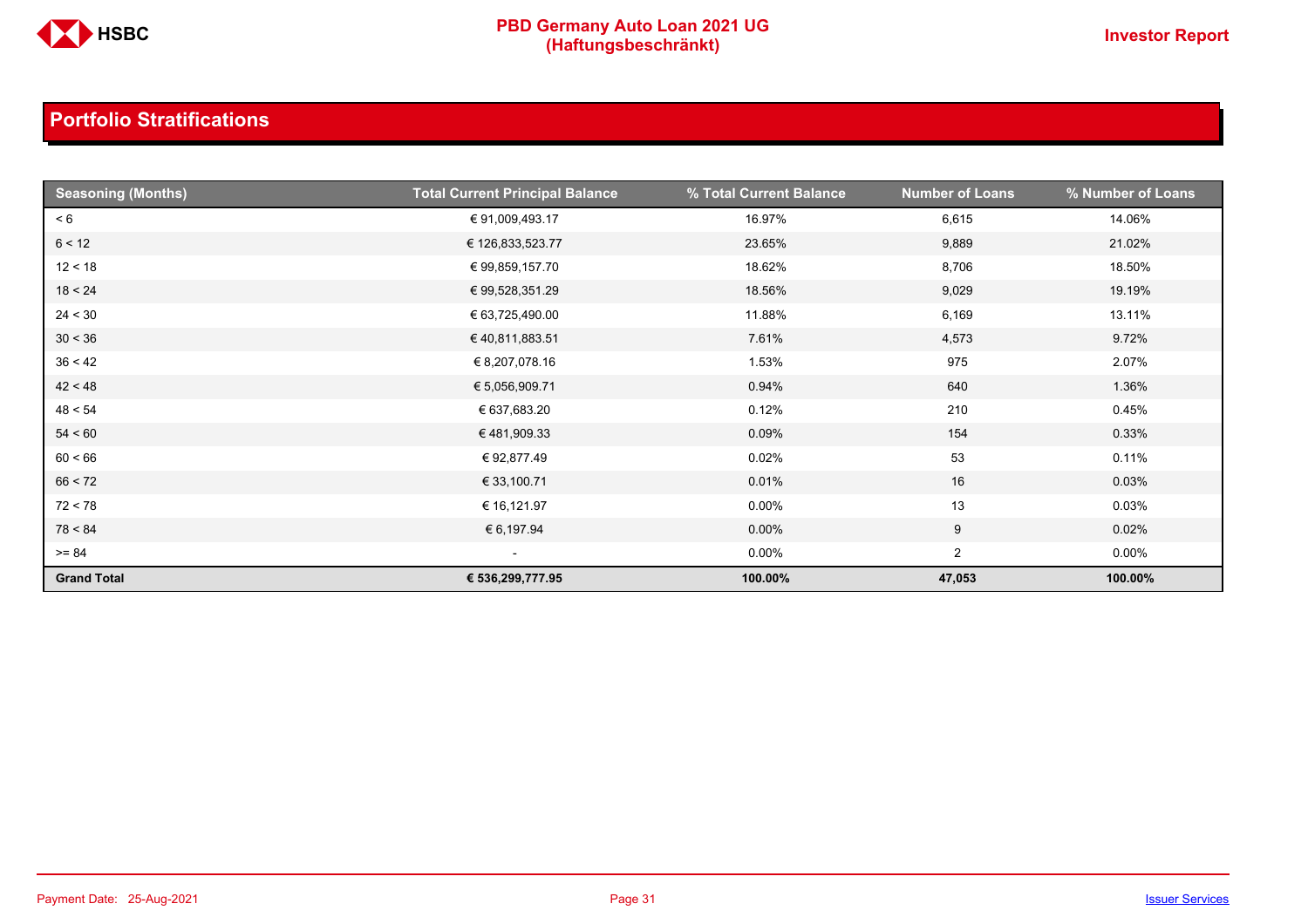

| <b>Discount Rate (%)</b> | <b>Total Current Principal Balance</b> | % Total Current Balance | <b>Number of Loans</b> | % Number of Loans |
|--------------------------|----------------------------------------|-------------------------|------------------------|-------------------|
| $3.0000\% < 4.0000\%$    | € 456,062,541.62                       | 85.04%                  | 37,115                 | 78.88%            |
| $4.0000\% < 5.0000\%$    | € 75,379,156.11                        | 14.06%                  | 9,034                  | 19.20%            |
| $5.0000\% < 6.0000\%$    | € 4,543,278.58                         | 0.85%                   | 815                    | 1.73%             |
| $6.0000\% < 7.0000\%$    | € 265.396.92                           | $0.05\%$                | 69                     | 0.15%             |
| $7.0000\% < 8.0000\%$    | € 49,404.72                            | 0.01%                   | 19                     | 0.04%             |
| $8.0000\% < 9.0000\%$    | $\overline{\phantom{0}}$               | $0.00\%$                |                        | $0.00\%$          |
| <b>Grand Total</b>       | € 536,299,777.95                       | 100.00%                 | 47,053                 | 100.00%           |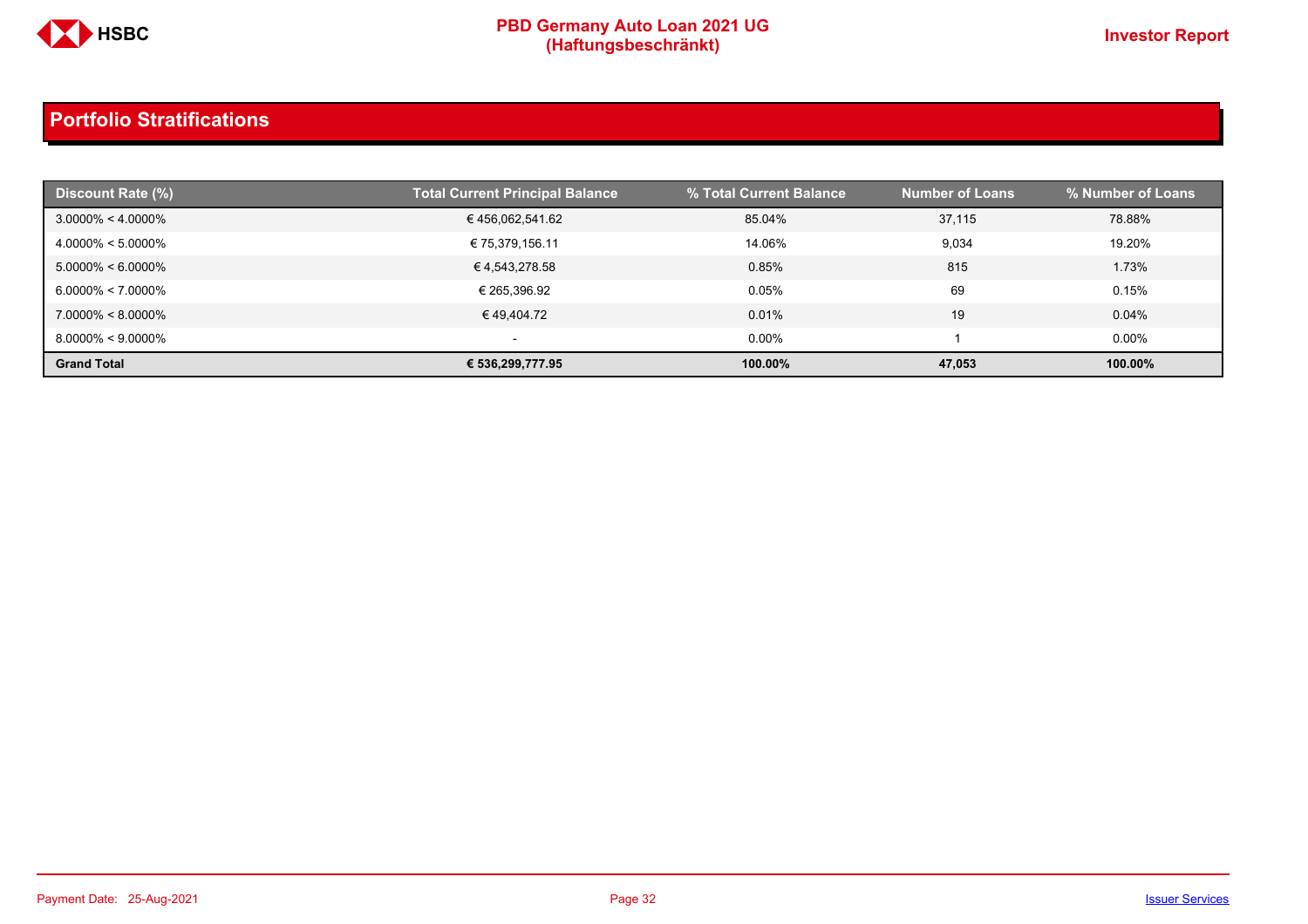

| <b>Balloon Payment as % of Car Sale Price</b> | <b>Total Current Principal Balance</b> | % Total Current Balance | Number of Loans <b>\</b> | % Number of Loans |
|-----------------------------------------------|----------------------------------------|-------------------------|--------------------------|-------------------|
| $0.0000\% < 10.0000\%$                        | € 172,942,579.16                       | 32.25%                  | 22,613                   | 48.06%            |
| $10.0000\% < 20.0000\%$                       | € 24,779,574.24                        | 4.62%                   | 2,297                    | 4.88%             |
| 20.0000% < 30.0000%                           | €44,541,048.86                         | 8.31%                   | 3,509                    | 7.46%             |
| $30.0000\% < 40.0000\%$                       | € 95,874,925.92                        | 17.88%                  | 6.904                    | 14.67%            |
| $40.0000\% < 50.0000\%$                       | € 134,927,436.00                       | 25.16%                  | 8,084                    | 17.18%            |
| $50.0000\% < 60.0000\%$                       | € 57,534,830.92                        | 10.73%                  | 3,306                    | 7.03%             |
| $60.0000\% < 70.0000\%$                       | € 5,443,511.29                         | 1.02%                   | 324                      | 0.69%             |
| 70.0000% < 80.0000%                           | € 255.871.56                           | 0.05%                   | 16                       | 0.03%             |
| <b>Grand Total</b>                            | € 536,299,777.95                       | 100.00%                 | 47,053                   | 100.00%           |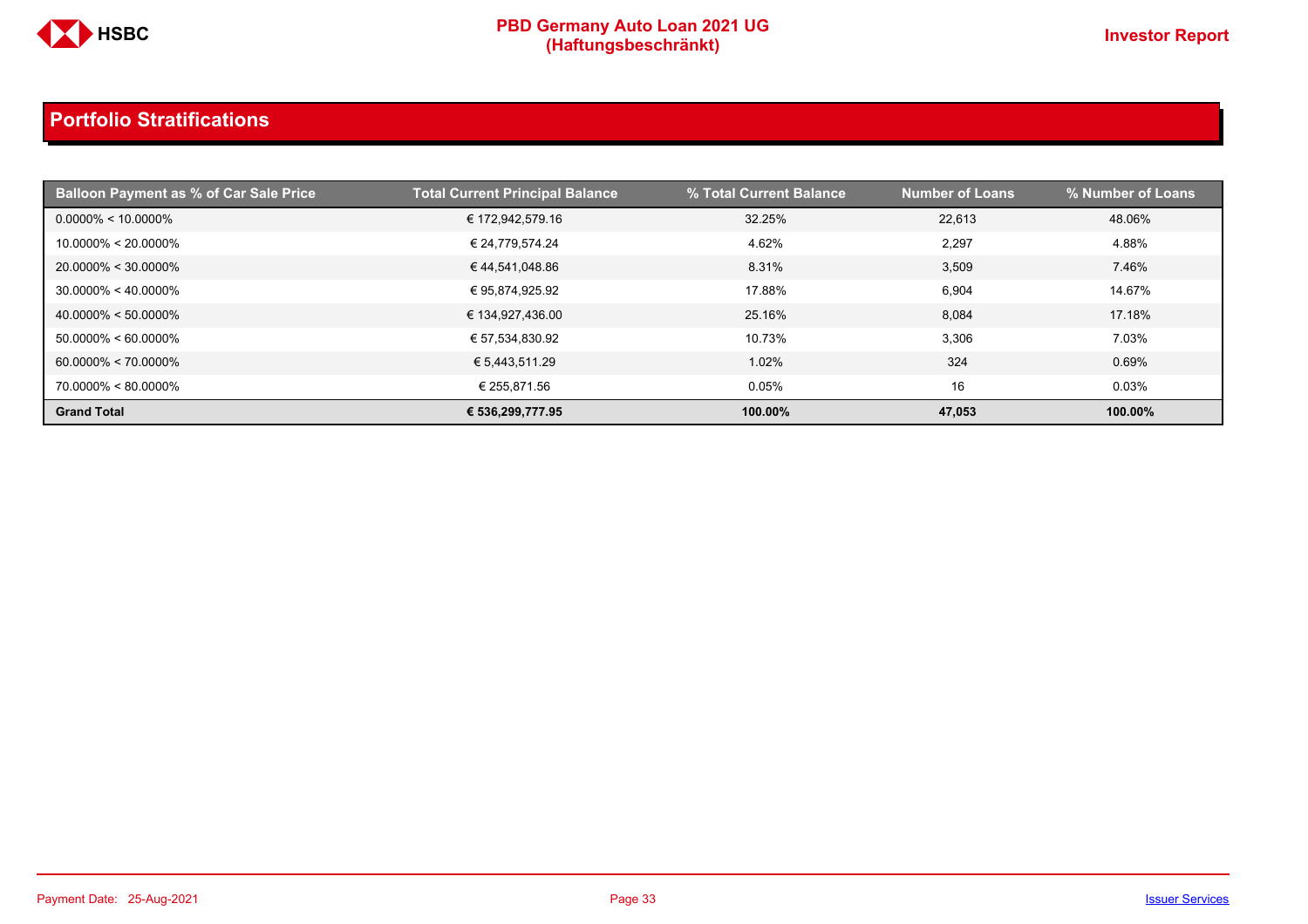

| <b>Balloon Payment as % of Initial Balance</b> | <b>Total Current Principal Balance</b> | % Total Current Balance | <b>Number of Loans</b> | % Number of Loans |
|------------------------------------------------|----------------------------------------|-------------------------|------------------------|-------------------|
| $0.0000\% < 10.0000\%$                         | € 169,085,268.34                       | 31.53%                  | 22,106                 | 46.98%            |
| $10.0000\% < 20.0000\%$                        | € 13,815,083.09                        | 2.58%                   | 1,298                  | 2.76%             |
| 20.0000% < 30.0000%                            | € 28,767,941.84                        | 5.36%                   | 2,413                  | 5.13%             |
| $30.0000\% < 40.0000\%$                        | € 63,622,620.99                        | 11.86%                  | 4,987                  | 10.60%            |
| $40.0000\% < 50.0000\%$                        | € 108,173,411.98                       | 20.17%                  | 7,065                  | 15.01%            |
| $50.0000\% < 60.0000\%$                        | € 102,938,512.44                       | 19.19%                  | 6.215                  | 13.21%            |
| $60.0000\% < 70.0000\%$                        | €41,617,143.88                         | 7.76%                   | 2,467                  | 5.24%             |
| 70.0000% < 80.0000%                            | € 8,258,657.49                         | 1.54%                   | 501                    | 1.06%             |
| $80.0000\% < 90.0000\%$                        | € 21,137.90                            | $0.00\%$                |                        | $0.00\%$          |
| <b>Grand Total</b>                             | € 536,299,777.95                       | 100.00%                 | 47.053                 | 100.00%           |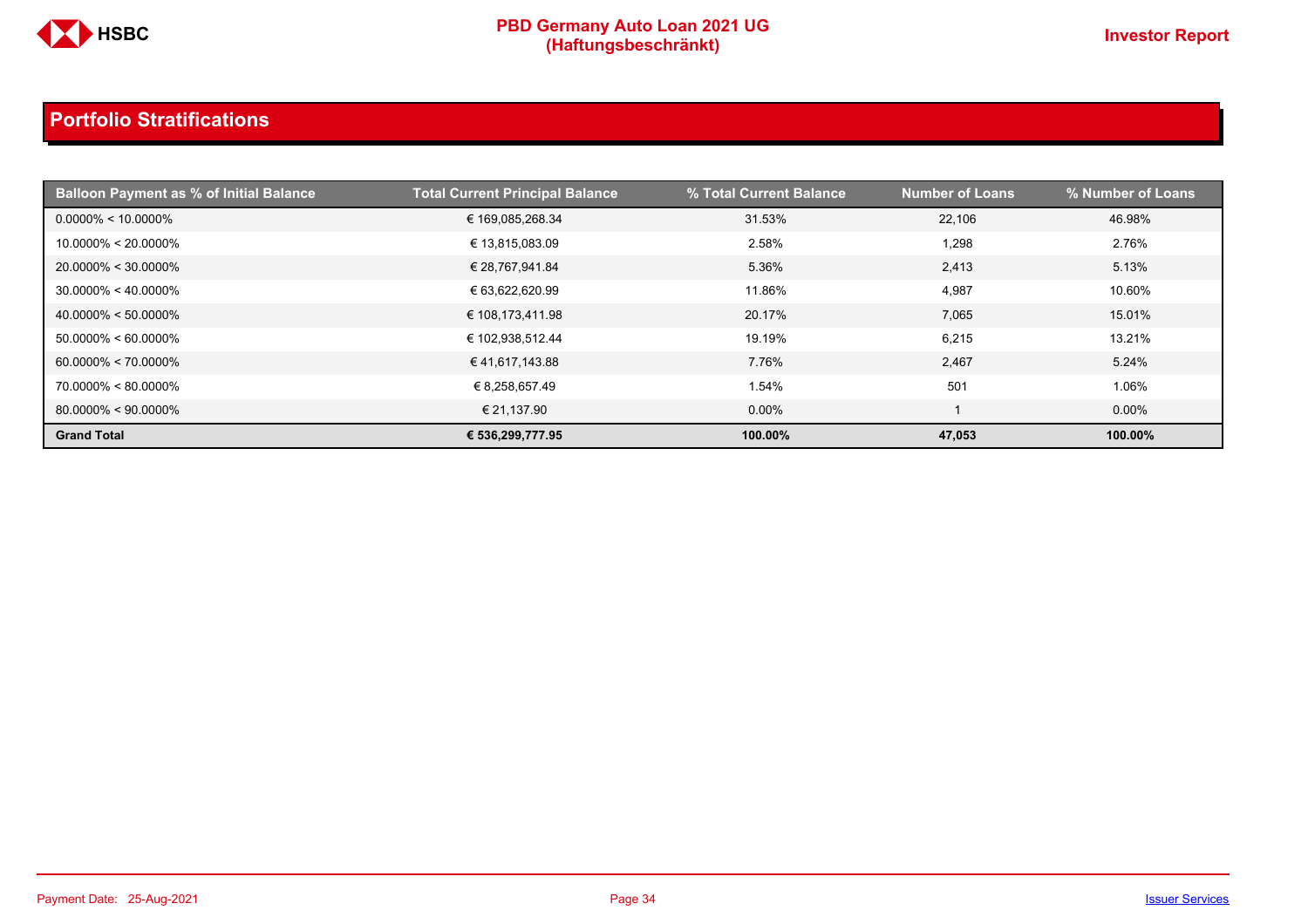

| Year of Origiantion of the Loans | <b>Total Current Principal Balance</b> | % Total Current Balance | <b>Number of Loans</b> | % Number of Loans |
|----------------------------------|----------------------------------------|-------------------------|------------------------|-------------------|
| 2014                             | € 6,197.94                             | $0.00\%$                | 11                     | 0.02%             |
| 2015                             | € 39,655.57                            | 0.01%                   | 25                     | 0.05%             |
| 2016                             | € 530,090.04                           | 0.10%                   | 193                    | 0.41%             |
| 2017                             | €4,536,095.48                          | 0.85%                   | 733                    | 1.56%             |
| 2018                             | € 41,244,099.98                        | 7.69%                   | 4,760                  | 10.12%            |
| 2019                             | € 153,152,280.32                       | 28.56%                  | 14,506                 | 30.83%            |
| 2020                             | € 231,434,651.31                       | 43.15%                  | 19,157                 | 40.71%            |
| 2021                             | € 105,356,707.31                       | 19.65%                  | 7,668                  | 16.30%            |
| <b>Grand Total</b>               | € 536,299,777.95                       | 100.00%                 | 47,053                 | 100.00%           |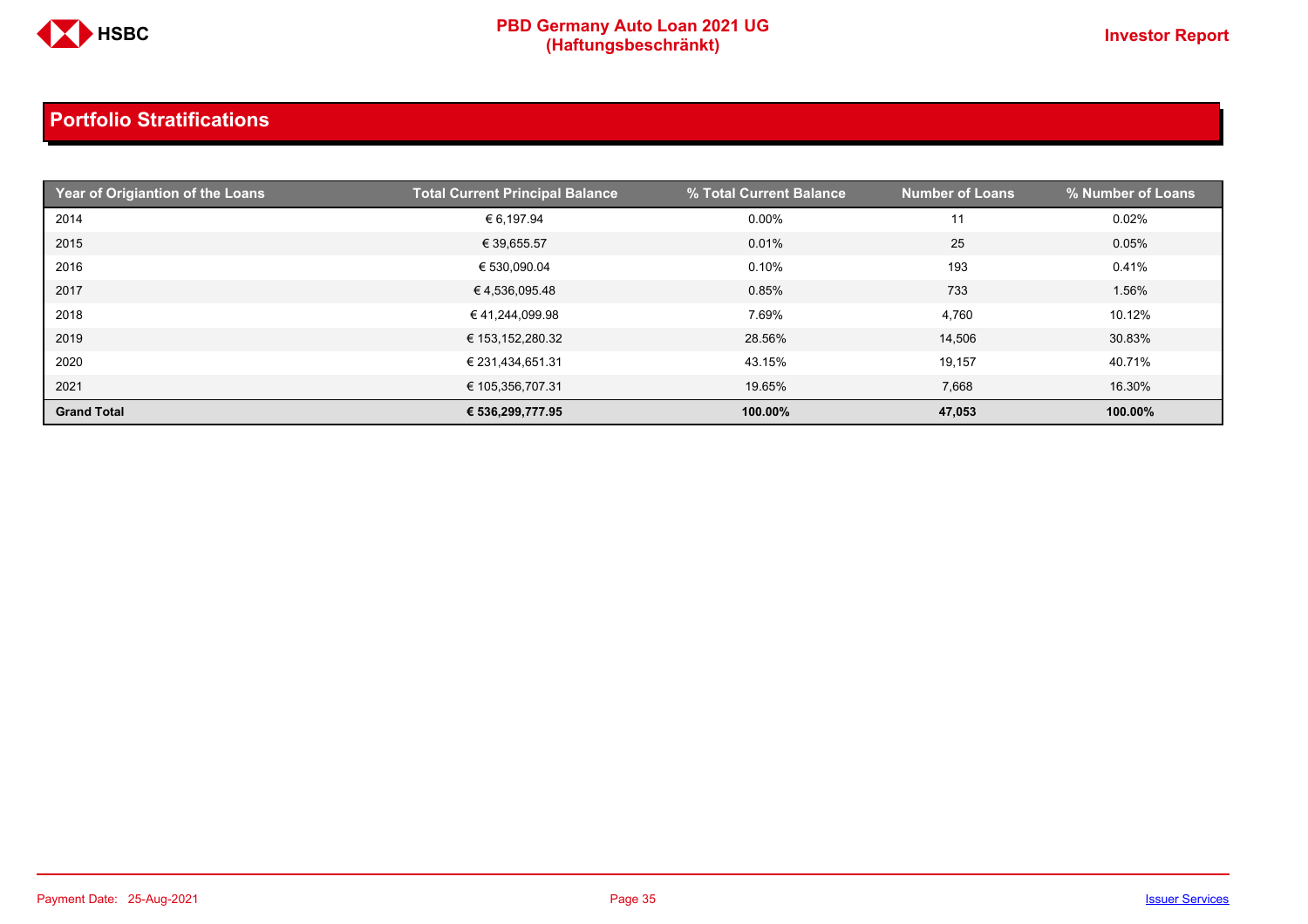

| <b>Borrower Initial Down Payment</b> | <b>Total Current Principal Balance</b> | % Total Current Balance | <b>Number of Loans</b> | % Number of Loans |
|--------------------------------------|----------------------------------------|-------------------------|------------------------|-------------------|
| $0.0000\% < 10.0000\%$               | € 201,791,781.62                       | 37.63%                  | 17,720                 | 37.66%            |
| $10.0000\% < 20.0000\%$              | € 160,604,896.67                       | 29.95%                  | 11.031                 | 23.44%            |
| $20.0000\% < 30.0000\%$              | € 89,686,127.87                        | 16.72%                  | 7,227                  | 15.36%            |
| $30.0000\% < 40.0000\%$              | € 45,180,387.84                        | 8.42%                   | 4,451                  | 9.46%             |
| $40.0000\% < 50.0000\%$              | € 21,333,672.66                        | 3.98%                   | 2,771                  | 5.89%             |
| $50.0000\% < 60.0000\%$              | € 10,887,299.31                        | 2.03%                   | 1,932                  | 4.11%             |
| $60.0000\% < 70.0000\%$              | € 4,594,918.41                         | 0.86%                   | 1,020                  | 2.17%             |
| $70.0000\% < 80.0000\%$              | € 1,719,862.71                         | 0.32%                   | 530                    | 1.13%             |
| $80.0000\% < 90.0000\%$              | € 389,369.13                           | 0.07%                   | 239                    | 0.51%             |
| $90.0000\% < 100.0000\%$             | € 111,461.73                           | 0.02%                   | 132                    | 0.28%             |
| <b>Grand Total</b>                   | € 536,299,777.95                       | 100.00%                 | 47,053                 | 100.00%           |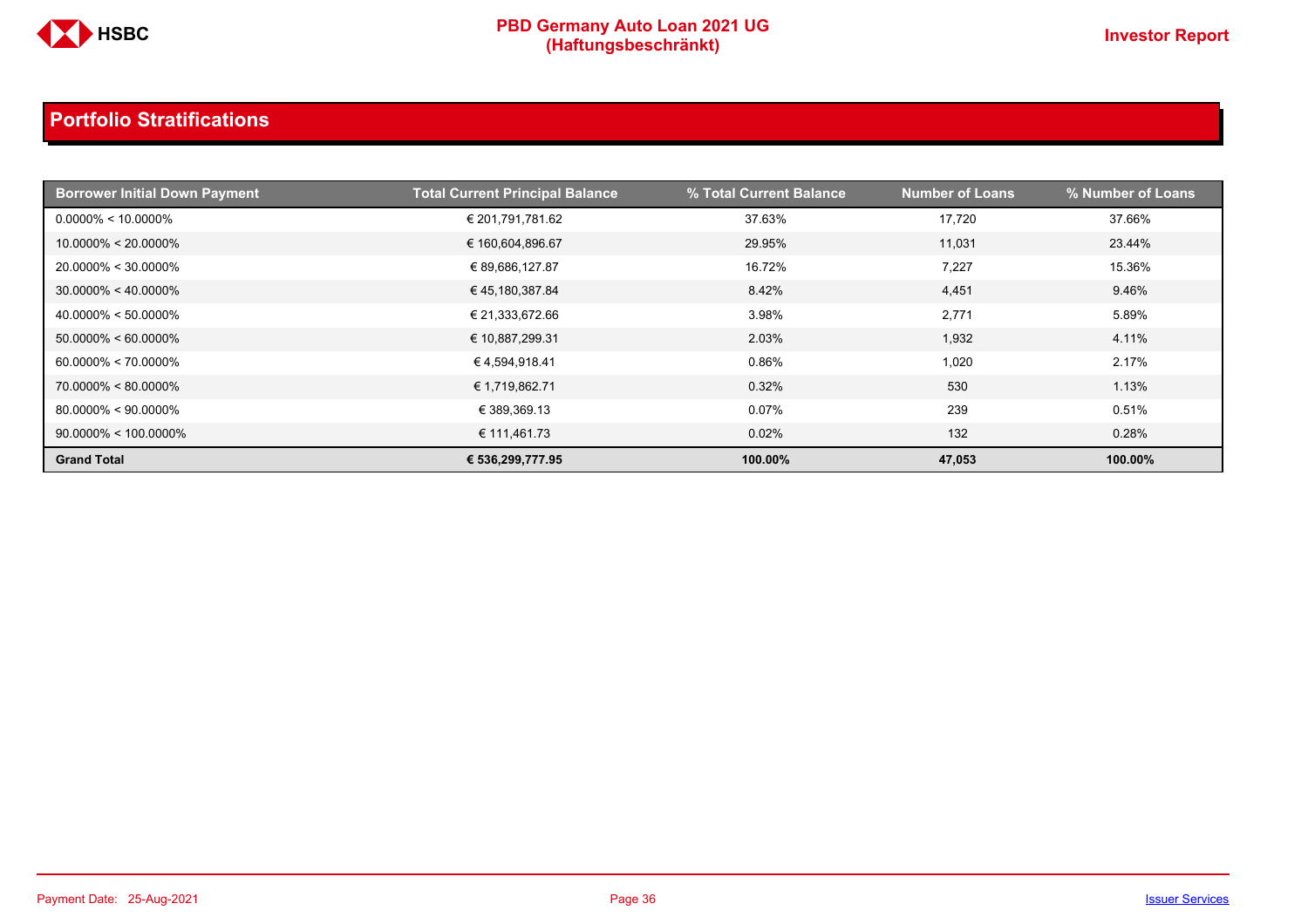

| Original Loan to Value (%) | <b>Total Current Principal Balance</b> | % Total Current Balance | <b>Number of Loans</b> | % Number of Loans |
|----------------------------|----------------------------------------|-------------------------|------------------------|-------------------|
| < 10.000000                | € 110,682.66                           | 0.02%                   | 131                    | 0.28%             |
| 10.000000 < 20.000000      | € 373,776.53                           | $0.07\%$                | 230                    | 0.49%             |
| 20.000000 < 30.000000      | € 1,725,765.86                         | 0.32%                   | 535                    | 1.14%             |
| 30.000000 < 40.000000      | €4,508,982.03                          | 0.84%                   | 1,002                  | 2.13%             |
| 40.000000 < 50.000000      | € 10,571,506.52                        | 1.97%                   | 1,866                  | 3.97%             |
| 50.000000 < 60.000000      | € 21,342,472.92                        | 3.98%                   | 2,809                  | 5.97%             |
| 60.000000 < 70.000000      | € 45,321,729.68                        | 8.45%                   | 4,466                  | 9.49%             |
| 70.000000 < 80.000000      | € 88,960,110.74                        | 16.59%                  | 7,170                  | 15.24%            |
| 80.000000 < 90.000000      | € 161,247,649.15                       | 30.07%                  | 11,094                 | 23.58%            |
| 90.000000 < 100.000000     | € 43,187,565.99                        | 8.05%                   | 2,884                  | 6.13%             |
| $=100.000000$              | € 158,949,535.87                       | 29.64%                  | 14,866                 | 31.59%            |
| <b>Grand Total</b>         | € 536,299,777.95                       | 100.00%                 | 47,053                 | 100.00%           |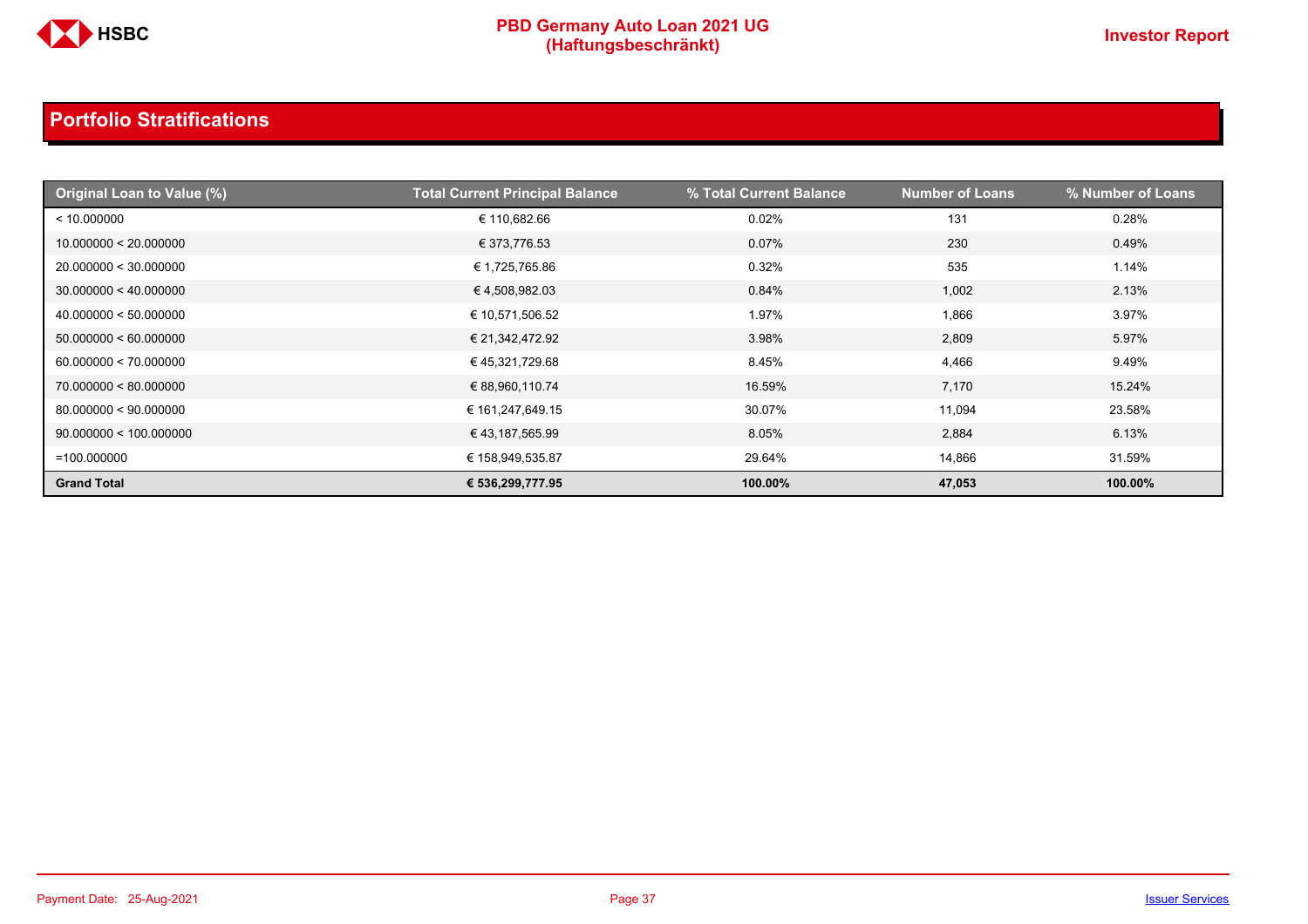

| <b>Region</b>        | <b>Total Current Principal Balance</b> | % Total Current Balance | <b>Number of Loans</b> | % Number of Loans |
|----------------------|----------------------------------------|-------------------------|------------------------|-------------------|
| Baden-Württemberg    | € 67,729,412.38                        | 12.63%                  | 6,064                  | 12.89%            |
| Bayern               | € 54,050,622.52                        | 10.08%                  | 4,740                  | 10.07%            |
| Berlin               | € 4,027,239.35                         | 0.75%                   | 323                    | 0.69%             |
| Brandenburg          | € 32,586,823.06                        | 6.08%                   | 2,730                  | 5.80%             |
| Bremen               | € 2,357,317.23                         | 0.44%                   | 221                    | 0.47%             |
| Hamburg              | € 1,408,206.71                         | 0.26%                   | 121                    | 0.26%             |
| Hessen               | € 55,586,286.21                        | 10.36%                  | 4,776                  | 10.15%            |
| Mecklenburg-Vorpomme | € 8,647,014.26                         | 1.61%                   | 715                    | 1.52%             |
| Niedersachsen        | € 35,601,718.29                        | 6.64%                   | 3,194                  | 6.79%             |
| Nordhein-Westfalen   | € 116,415,158.48                       | 21.71%                  | 10,228                 | 21.74%            |
| Rheinland-Pfalz      | € 34,253,121.02                        | 6.39%                   | 2,968                  | 6.31%             |
| Saarland             | € 22,196,869.55                        | 4.14%                   | 1,920                  | 4.08%             |
| Sachsen              | €42,403,901.35                         | 7.91%                   | 3,910                  | 8.31%             |
| Sachsen-Anhalt       | € 14,241,052.98                        | 2.66%                   | 1,268                  | 2.69%             |
| Schleswig Holstein   | € 31,806,332.70                        | 5.93%                   | 2,774                  | 5.90%             |
| Thüringen            | € 12,988,701.86                        | 2.42%                   | 1,101                  | 2.34%             |
| <b>Grand Total</b>   | € 536,299,777.95                       | 100.00%                 | 47,053                 | 100.00%           |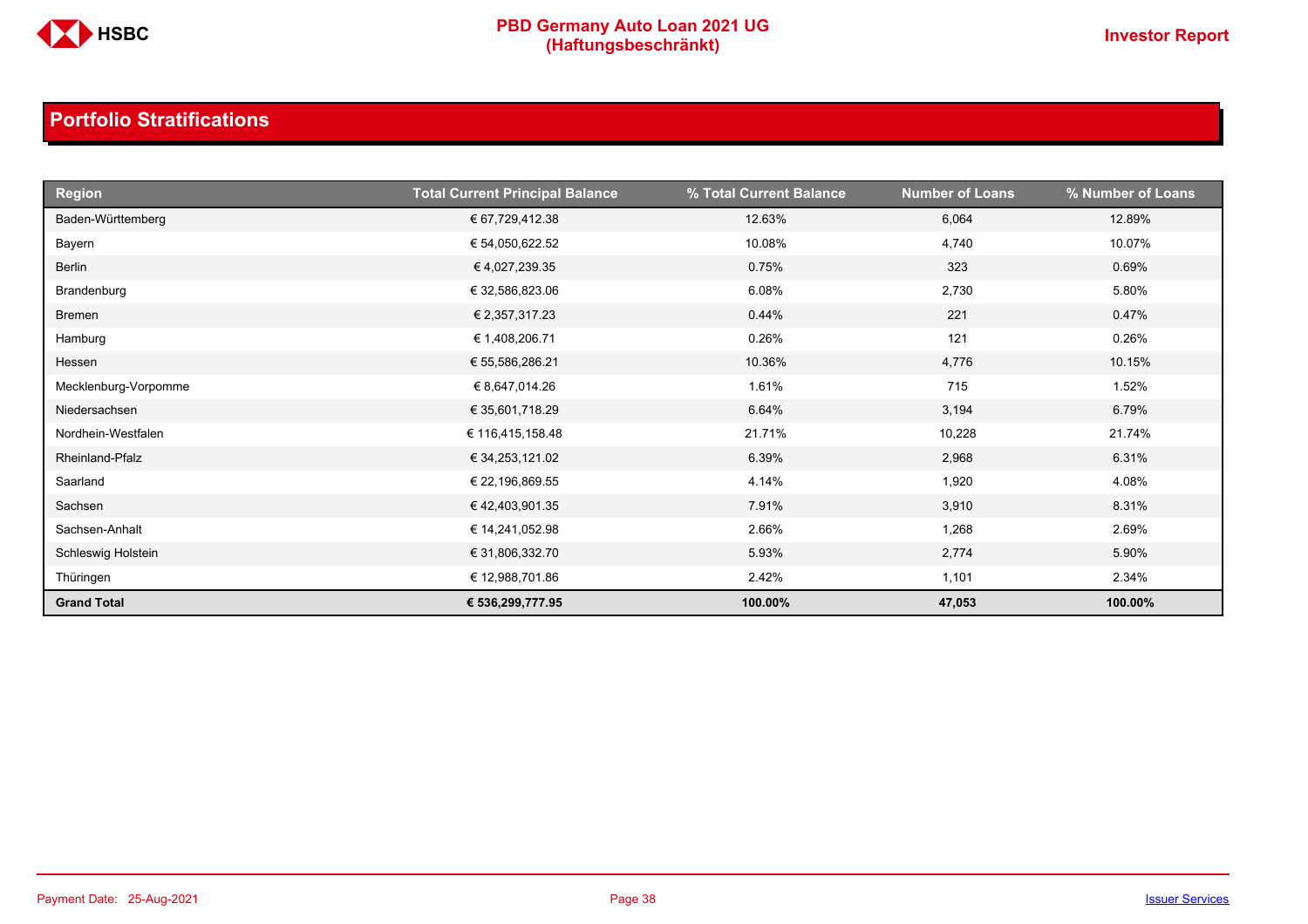

| <b>Car Makers</b>  | <b>Total Current Principal Balance</b> | 1% Total Current Balance | <b>Number of Loans</b> | % Number of Loans |
|--------------------|----------------------------------------|--------------------------|------------------------|-------------------|
| Citroen            | € 187,814,711.59                       | 35.02%                   | 18,169                 | 38.61%            |
| DS                 | € 6,994,078.34                         | 1.30%                    | 421                    | 0.89%             |
| <b>Others</b>      | € 17,105,986.93                        | 3.19%                    | 2,035                  | 4.32%             |
| Peugeot            | € 324,385,001.09                       | 60.49%                   | 26.428                 | 56.17%            |
| <b>Grand Total</b> | € 536,299,777.95                       | 100.00%                  | 47,053                 | 100.00%           |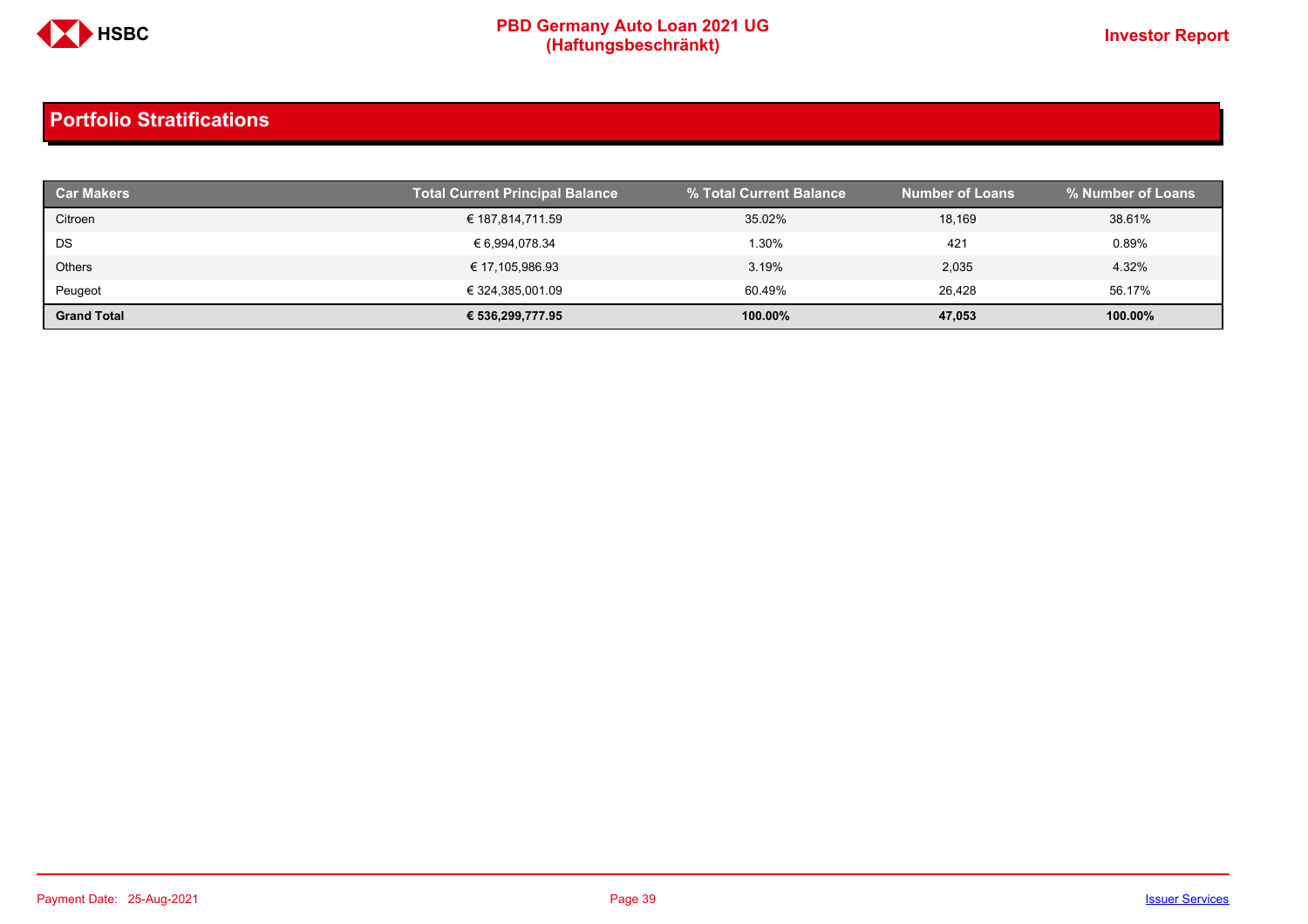

| <b>Fuel Type</b>   | <b>Total Current Principal Balance</b> | % Total Current Balance | <b>Number of Loans</b> | % Number of Loans |
|--------------------|----------------------------------------|-------------------------|------------------------|-------------------|
| <b>Diesel</b>      | € 288,574,021.81                       | 53.81%                  | 22,816                 | 48.49%            |
| Electric           | € 7,254,566.69                         | 1.35%                   | 382                    | 0.81%             |
| Hybrid             | € 15,872,149.13                        | 2.96%                   | 827                    | 1.76%             |
| No Data            | € 3,029,799.09                         | 0.56%                   | 248                    | 0.53%             |
| Petrol             | € 221,569,241.23                       | 41.31%                  | 22.780                 | 48.41%            |
| <b>Grand Total</b> | € 536,299,777.95                       | 100.00%                 | 47,053                 | 100.00%           |